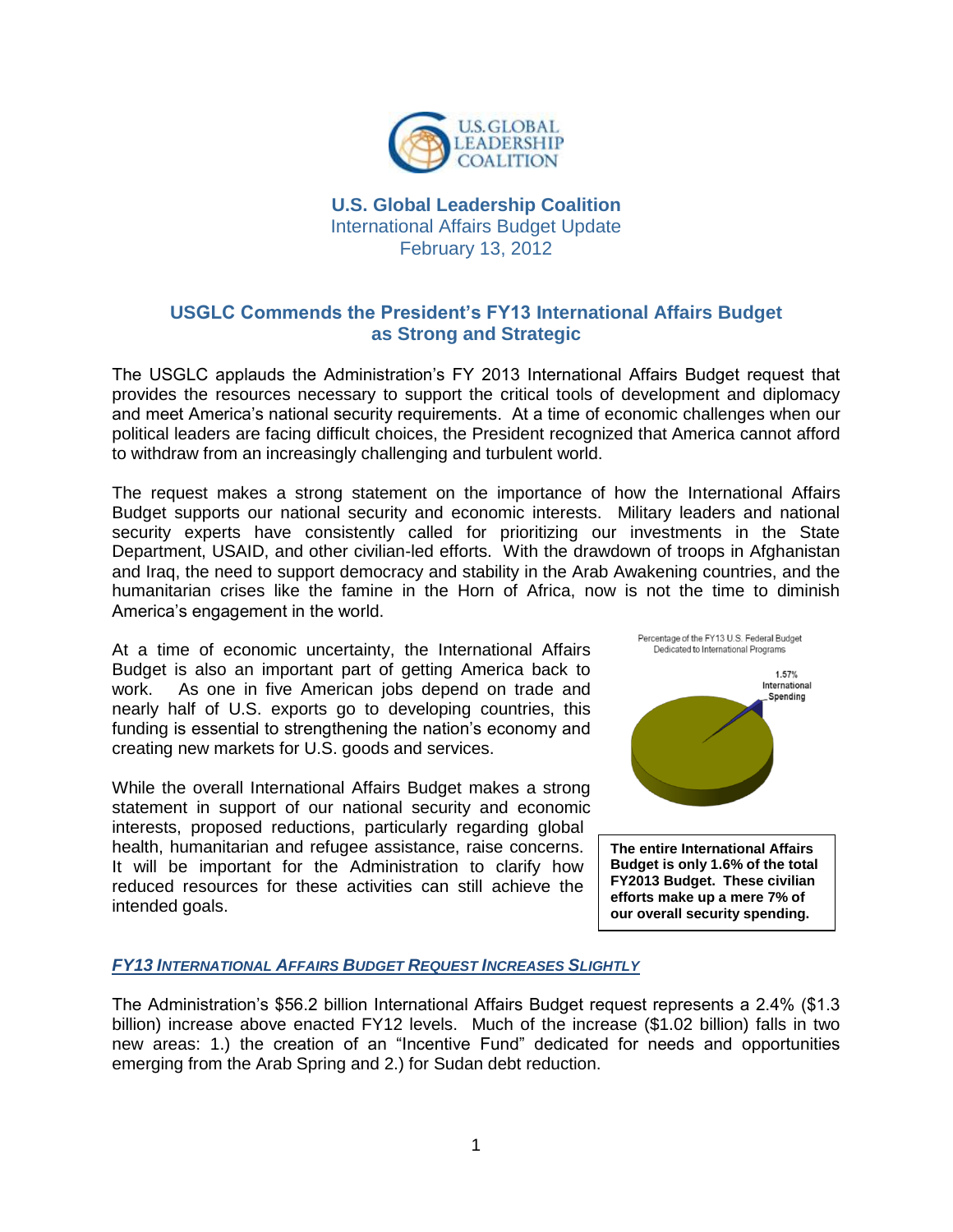As in FY12, the International Affairs Budget is divided into two components – base and Overseas Contingency Operations (OCO). Traditional and continuing programs supporting diplomatic, foreign aid, and overseas investment make up the \$48 billion "base" International Affairs Budget. This portion of the budget is subject to the caps on discretionary spending established for FY12-FY21 in the Budget Enforcement Act of 2011. The second component – the \$8.2 billion OCO account - includes extraordinary and temporary costs for State Department and USAID operations and assistance in the Frontline States of Afghanistan, Pakistan, and Iraq. While the Defense Department has maintained over the



past decade a separate OCO account for war spending, FY12 was the first time civilian resources related to the wars were placed in OCO. The OCO accounts do not fall within the spending caps created in last year's Budget Enforcement Act. As military expenses decline with the withdrawal of U.S. forces, State Department and USAID responsibilities and authorities have expanded, resulting in the need for additional resources.

The FY13 budget request reflects a combined military-civilian OCO spending level that continues to decline, dropping 39%, from \$159 billion in FY11, to \$127 billion this year, to a projected \$97 billion for FY13.

The FY13 request, however, proposes an important shift in the composition of what is funded in the OCO account compared with FY12 enacted. Last year, Congress expanded the scope of OCO, going beyond extraordinary expenses in the Frontline States to fund other global contingencies, including



resources for the famine in the Horn of Africa, terrorist threats in Africa, and for responses to the Arab Spring. As it did in the FY12 request, the State Department is limiting its FY13 OCO budget to operations and aid in the Frontline States. As a result, the \$8.2 billion OCO request falls \$3 billion below FY12. While it was understandable for Congress to broaden the composition of OCO last year in order to avoid deep cuts to base programs, there is a longer term concern about eroding the base of the International Affairs budget. Specifically, as the OCO account continues to decline and perhaps disappears in a few years, any resources for base programs funded by OCO will need to move back to base spending, something that will be difficult given the tight budget caps that are in place.

#### **About This Update**

The USGLC will continue to update this analysis as additional information becomes available in the coming weeks. In the meantime, unless otherwise noted, budget comparisons are based on the FY13 request relative to the FY12 enacted levels for both base and OCO funding. Top-line amounts refer to the International Affairs Budget and will not align with figures the State Department and others may use when discussing the budget in terms of State/USAID funding, the State Department/Foreign Operations appropriation (which includes 97% of international affairs resources), or other points of reference to subsets of the full International Affairs Budget.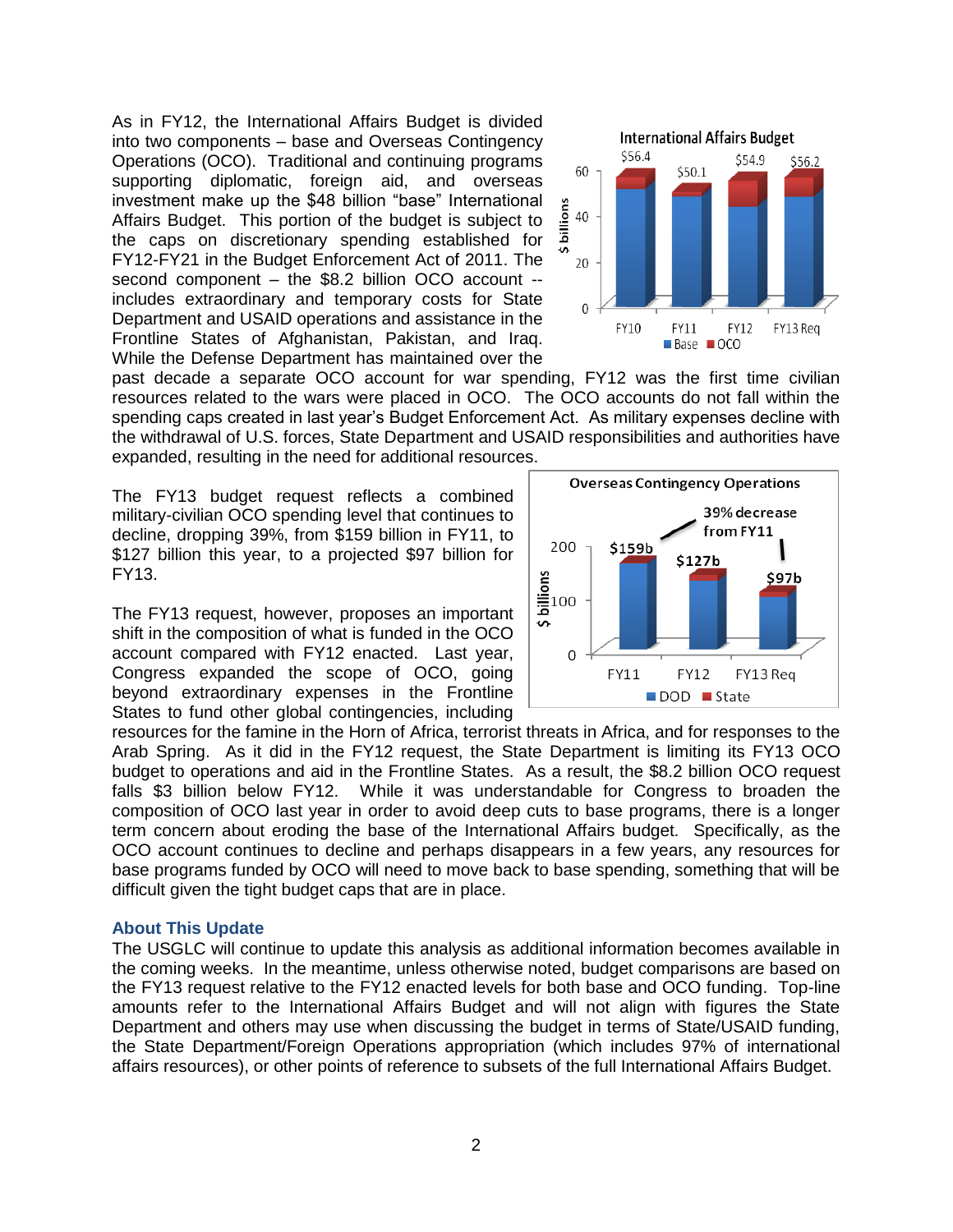### **Included in this Update:**

- 1. USGLC Statement
- 2. Highlights of Funding Increases and **Decreases**
- 3. Notable Program Funding Issues
- 4. Notable Country Aid Issues
- 5. Looking Ahead in 2012
- 6. Account-by-Account Detail of the FY13 Request
- 7. Additional Information and Resources



## **1. USGLC STATEMENT ON THE PRESIDENT'S FY13 BUDGET REQUEST**

The U.S. Global Leadership Coalition today commended the Obama Administration's overall FY 2013 International Affairs Budget request for \$56.2 billion (which includes \$8.2 billion for Overseas Contingency Operations), and urged Congress to support these relatively small, but critical tools of diplomacy and development to meet our national security needs.

In this difficult economic environment, policymakers face tough choices and this budget request demonstrates a strong recognition that in today's turbulent world, America cannot unilaterally disarm from our global engagement. At just over one percent of the federal budget, the International Affairs Budget request is a smart, strategic investment in protecting our security and ensuring we can compete in today's global marketplace.

On the security side, military leaders and national security experts have consistently called for prioritizing our investments in the State Department, USAID, and other civilian-led efforts. With the drawdown of troops in Afghanistan and Iraq, the need to support democracy and stability in the Arab Awakening countries, and the humanitarian crises like the famine in the Horn of Africa, now is not the time to diminish America's engagement in the world.

At a time of great economic turbulence, the International Affairs Budget is also an important part of getting America back to work. As one in five American jobs depends on trade and nearly half of U.S. exports go to developing countries, this funding is essential to strengthening the nation's economy and creating new markets for U.S. goods and services.

While applauding the overall request, the proposed decreases in a few key areas of the budget request, particularly around global health and humanitarian and refugee assistance, raise concerns. More details are needed on how this budget will reach the important goals for these programs.

*[Click here](http://www.usglc.org/2012/02/13/administrations-fy-2013-international-affairs-budget-request-strong-and-strategic/) to read the USGLC press release and other statements of support.*

### **2. HIGHLIGHTS OF FUNDING INCREASES AND DECREASES**

With an overall increase of 2.4% for the International Affairs Budget, a number of accounts are either flat compared to FY12 amounts or grow slightly. Among the largest accounts that see little change in the FY13 submission are: Education and Cultural Exchanges, Contributions to International Organizations, USAID Operating Expenses, Development Assistance, Economic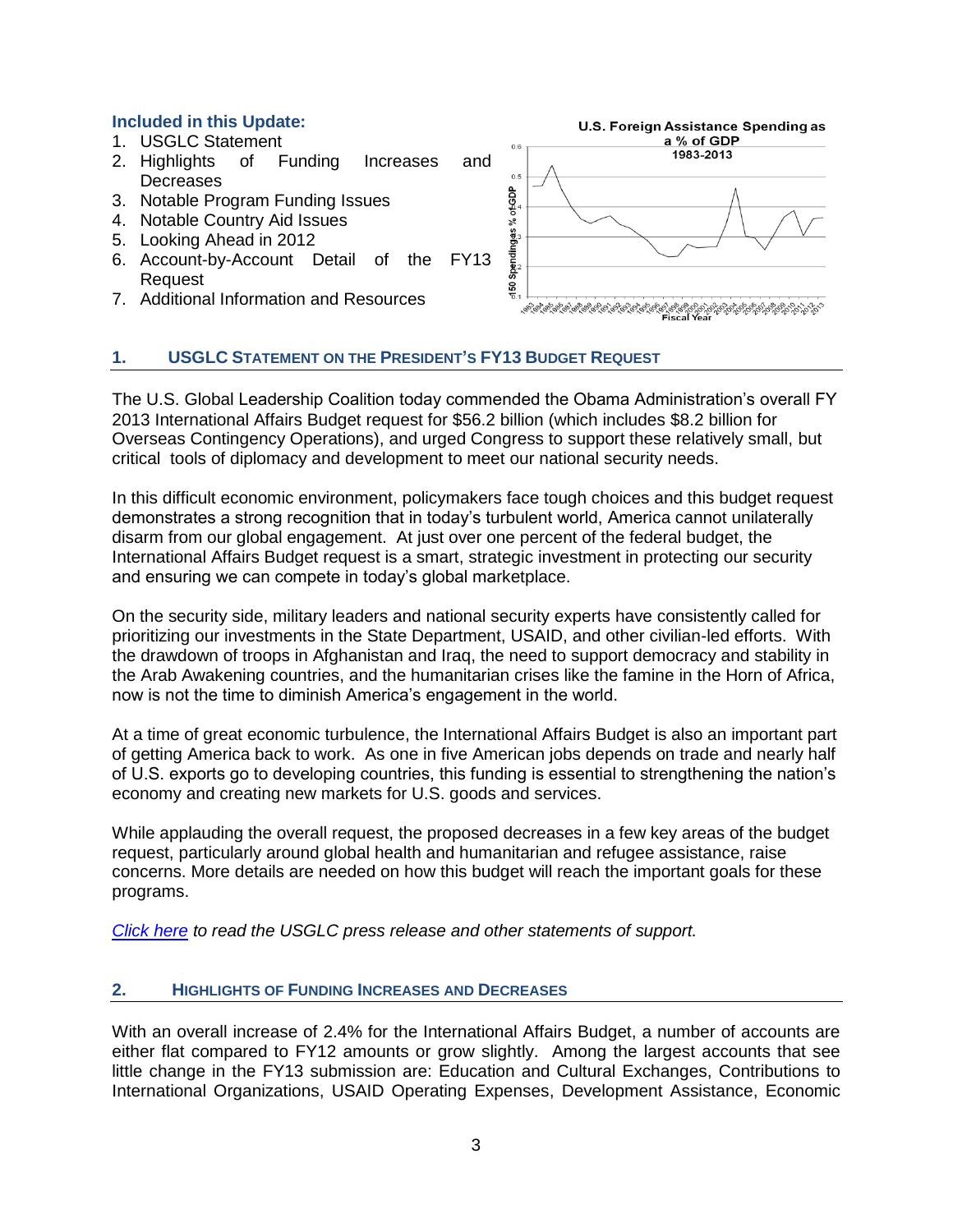Support Fund, Peace Corps, Millennium Challenge Corporation, Foreign Military Financing, Multilateral Development Banks.

### *HIGHLIGHTS OF INCREASES*

- Middle East and North Africa Incentive Fund, a new account totaling \$770 million
- Debt relief for Sudan, a new budget item of \$250 million
- International Narcotics and Law Enforcement, up 22.6% (\$462 million)
- Overseas Private Investment Corporation, a self-financing entity that plans to increase direct loans and loan guarantees from about \$3.1 billion to \$4 billion
- Trade and Development Agency, up 16% (\$8 million)

In addition, increases are also proposed for State Department Diplomatic and Consular Programs (4%), Embassy Security (4.3%), Contribution to International Peacekeeping Activities (15%, although some of this is due to transfers for Somalia peacekeeping), and Complex Crisis Fund (25%).

### *HIGHLIGHTS OF DECREASES*

- Aid to Europe, Eurasia, and Central Asia, down 18% (\$113 million)
- Global Health, down 3.8% (\$314 million)
- Humanitarian Assistance, down 6.9% (\$308 million), including a cut to refugee funding of 13.3% (\$250 million)

Also reduced are the National Endowment for Democracy (12%), the U.S. Peace Institute (5%), the Asia, Inter-American, and African Foundations and the East-West Center (22%), Non-Proliferation, Anti-Terrorism, and Demining (11%), non-UN Peacekeeping Operations (35% although some of the cut is due to a Somalia peacekeeping transfer), and International Organizations and Programs (6%), including reductions for UNDP and UNICEF.

Details concerning several of these programs are discussed below.

### **3. NOTABLE PROGRAM FUNDING ISSUES**

#### *RESPONSE TO ARAB SPRING*

The most significant new initiative within the FY13 International Affairs Budget request is creation of the \$770 million Middle East and North Africa (MENA) Incentive Fund, \$700 million for the new fund itself. Stimulated by the past year's turbulence in the Middle East and North Africa and demands by citizens for democratic reforms, the Incentive Fund will provide additional tools to address short-term, unanticipated needs as well as longer term investments to promote institutional reform. In FY11, the State Department and USAID re-directed \$135 million to address emerging requirements in Tunisia, Egypt, Libya, and elsewhere. This year it will allocate \$75 million this year in advance of launching the MENA Incentive Fund.

The Incentive Fund, or MENA-IF as referred to by the State Department, includes \$70 million from two existing programs previously funded out of the Economic Support Fund: the Middle East Partnership Initiative (MEPI) and the Middle East Regional program, about the same as for FY12. The MENA-IF is unallocated by country or purpose and available to support reform agendas across the region. It is anticipated that the MENA-IF's focus will be on promoting good governance and active civil societies, as well as supporting inclusive market-based economic growth. It will adopt successful models from the MCC and Partnership for Growth for utilizing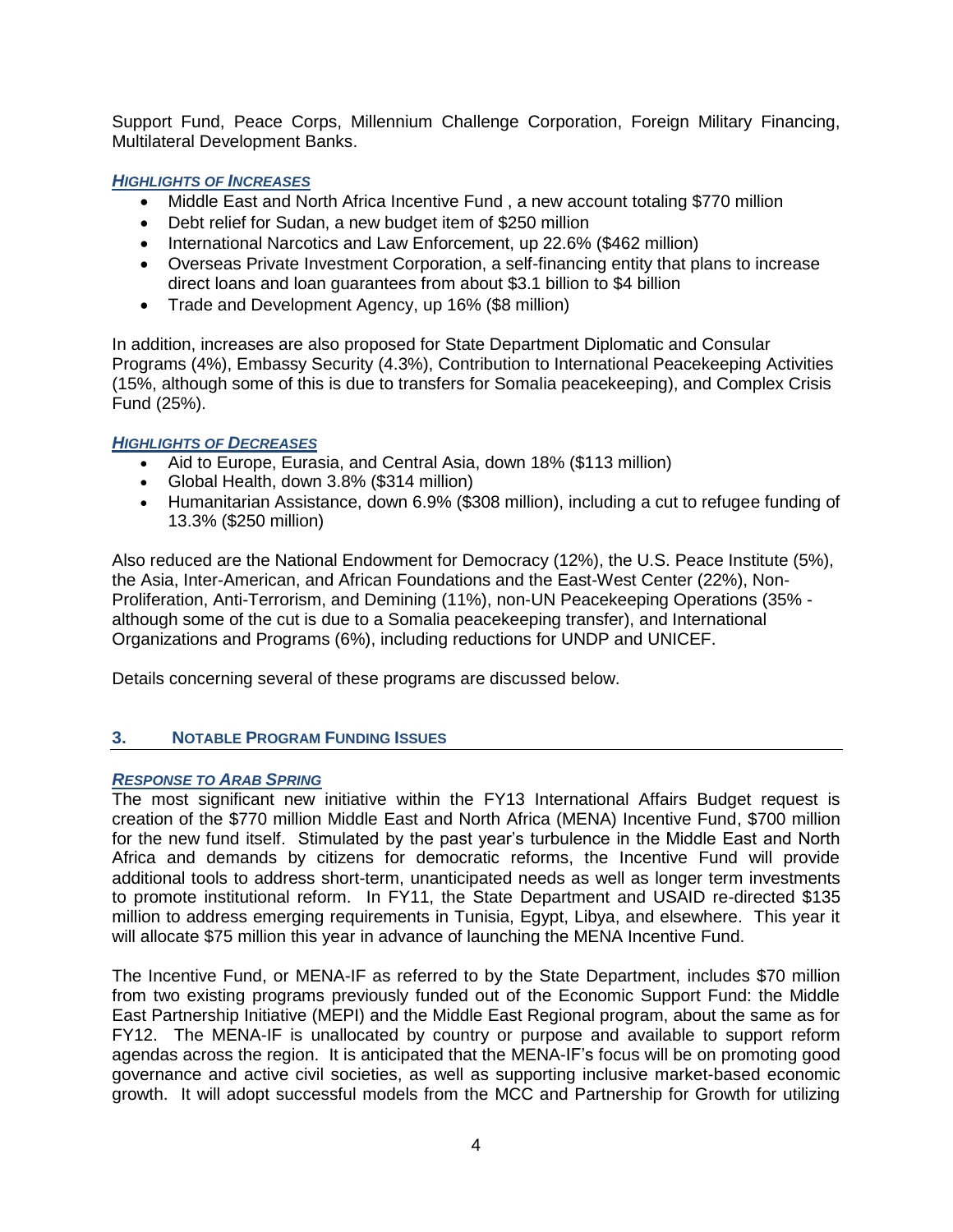evidence-based data in selecting programs and countries and will support not only reformminded governments, but also civil society and the private sector to ensure that reforms move forward. Aid could take the form of snap election assistance, humanitarian aid, human rights investigations, and security sector support. Over the longer-term, the Incentive Fund will require governments to make public commitments to reform and help strengthen civil society to hold their governments accountable.

#### *FRONTLINE STATES: AFGHANISTAN, PAKISTAN, AND IRAQ*

Proposed levels for the Frontline States in FY13 continue efforts that began a year ago to transition from a military-led mission to one with increasing civilian leadership as U.S. troops return home. These efforts began in FY11 in Iraq, scaled up in FY12, and expand to include Afghanistan in the FY13 request.

Overall, State operations and U.S. assistance to the three Frontline states would grow 6.6% (\$733 million) under the FY13 request, reaching \$11.8 billion. Of the total, \$8.2 billion would come from the OCO account while \$3.6 billion remains in the base budget. The latter are the costs the Administration believes are necessary for long-term operations and aid in the three countries after the wars have ended and U.S. troops are withdrawn.

The largest growth in FY13 comes for **Afghanistan** where the \$4.6 billion request is 30% higher (\$1.062 billion) than in FY12. By far the largest portion of that increase is for scaling up diplomatic capacity as the U.S. plans for a military withdrawal. Construction of new facilities and increased security requirements are part of the additional \$884 million sought for State operations in FY13. Afghan foreign assistance would grow more modestly, rising by 8% (\$178 million) for a total aid package of \$2.5 billion.

After a major surge in civilian operational and aid resources in FY12 while U.S. forces returned home, the FY13 request for **Iraq** falls by 9% (\$477 million). The largest decrease comes in State operations, down 23% (\$839 million) from current amounts. Several decisions result in these savings: elimination of a diplomatic presence in Diyala, postponement of a presence in Mosul, changing security requirements in Kirkuk, and the absence of building costs incurred in FY12. It is unclear from early budget documents, however, what additional reduced costs might emerge from a down-sized American embassy in Baghdad. Recent [press reports](http://www.nytimes.com/2012/02/08/world/middleeast/united-states-planning-to-slash-iraq-embassy-staff-by-half.html?_r=1&scp=1&sq=iraq%20embassy&st=cse) have shed light on initial plans to staff the largest U.S. embassy in the world with as many as 16,000 staff, 14,000 of which would be contractors. Last week, State Department officials announced a review of the Baghdad facility that would likely lead to a more "normalized" and smaller facility. On the assistance side of the Iraq costs, the request proposes a 21% (\$362 million) increase. The bulk of U.S. aid (about 85%) will support a Police Development Program and training programs for the Iraqi military. Economic aid declines somewhat as expenses transition to the Iraqi government.

### *GLOBAL HEALTH ASSISTANCE DECLINES WITH SHIFTS IN FOCUS AND RESOURCES*

The Global Health portion of the International Affairs Budget is likely to be one of the most closely scrutinized parts of the proposal, with many questions raised over the rationale for reducing spending and shifting resources among various activities. Although the \$7.85 billion request remains the largest foreign aid account in FY13, it is 3.8% smaller than current levels. Nevertheless, the Administration believes the request, including increases for the Global Fund to Fight AIDS, TB, and Malaria (Global Fund) and the GAVI Alliance, will be sufficient to maintain global health commitments and achieve its recent pledge to have six million people on AIDS treatment by the end of the year and to pursue its ultimate goal of an AIDS-free generation.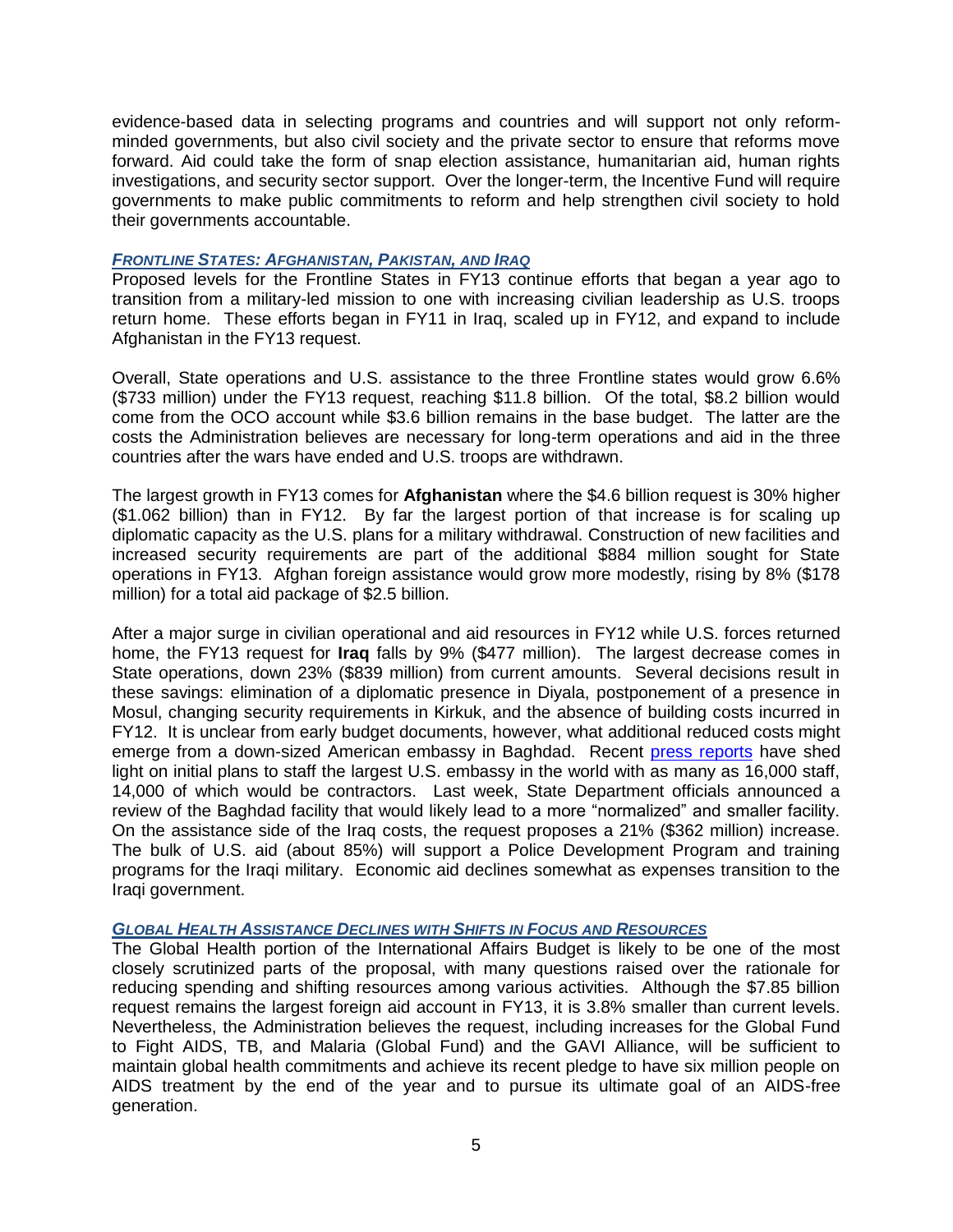For a number of years, U.S. support for global health programs has been one of, if not the largest, portions of the foreign aid budget. The anchor of global health investments has been the President's Emergency Program for AIDS Relief (PEPFAR), launched by President Bush in FY04, with smaller amounts provided for malaria, tuberculosis, maternal and child health, and reproductive health, among others. Building on PEPFAR, President Obama established the Global Health Initiative (GHI) in 2009 with an ambitious funding target of \$63 billion over six years and an increased focus on helping host governments strengthen health systems and transition to country-owned delivery platforms. Given the growing constraints on spending, it is certain that the GHI will not achieve its \$63 billion funding level by FY14.

The proposed 3.8% reduction for FY13 is only the second time in at least ten years – the other being in 2008 – that a global health submission has been less than prior year funding. Many elements of global health spending decline under the FY13 request:

- HIV/AIDS, down 3.6% (\$213 million)
- Malaria, down 4.8% (\$31 million)
- $\bullet$  TB, down 5.1% (\$12 million)
- Maternal and Child Health, down 4.6% (\$28 million)
- Pandemic Influenza, down 8.6% (\$5 million)
- Neglected Tropical Diseases, down 24.7% (\$22 million)

The exception is Family Planning/Reproductive Health which is up 1.1% (\$6 million). In addition, the budget includes \$39 million for the U.N. Population Fund, a \$4 million increase.

Beyond disease funding levels, many questions will be raised over the decision to reduce direct funding to many PEPFAR focus countries and re-direct those resources to the Global Fund. With \$1.05 billion appropriated for the Global Fund in each of FY11 and FY12, the United States was far off track to meet its \$4 billion pledge by FY13. In response, the State Department plans to reprogram \$250 million of PEPFAR funds in FY12, raising the amount for the Global Fund to \$1.3 billion. The FY13 budget proposes \$1.65 billion for the Global Fund, an amount \$600 million higher than the original FY12 appropriation and that, if funded by Congress, would fulfill the \$4 billion commitment. It appears that most of the additional resources for the Global Fund will come from PEPFAR focus countries. Collectively, funding levels for these 15 nations will fall by \$239 million in FY12 and by an additional \$450 million in FY13. Much attention will focus especially on Kenya and Ethiopia, where the FY13 request seeks a reduction of 41% and 79%, respectively.

The budget request is similar for meeting the GAVI pledge. The Administration plans to increase the FY12 \$100 million GAVI appropriation to \$130 million by re-directing funds from other maternal and child health activities and proposes \$145 million for FY13. If enacted, the U.S. would need an additional \$175 million for GAVI in FY14 to reach the goal.

While the Administration maintains it can deliver on its promise to have six million on AIDS treatment at the end of this year and on a host of other global health goals, more information will be necessary to make an informed assessment. Instead of only focusing on the amount of funding proposed and how it is distributed, the request may provide the opportunity to examine whether the impact of medical advances, lower drug costs, cost-sharing by partner governments, scaling up of existing financing mechanisms, along with other potential efficiencies, can meet the goals of prevention and treatment with fewer resources. An explanation is also needed regarding the rationale to make such dramatic cuts to AIDS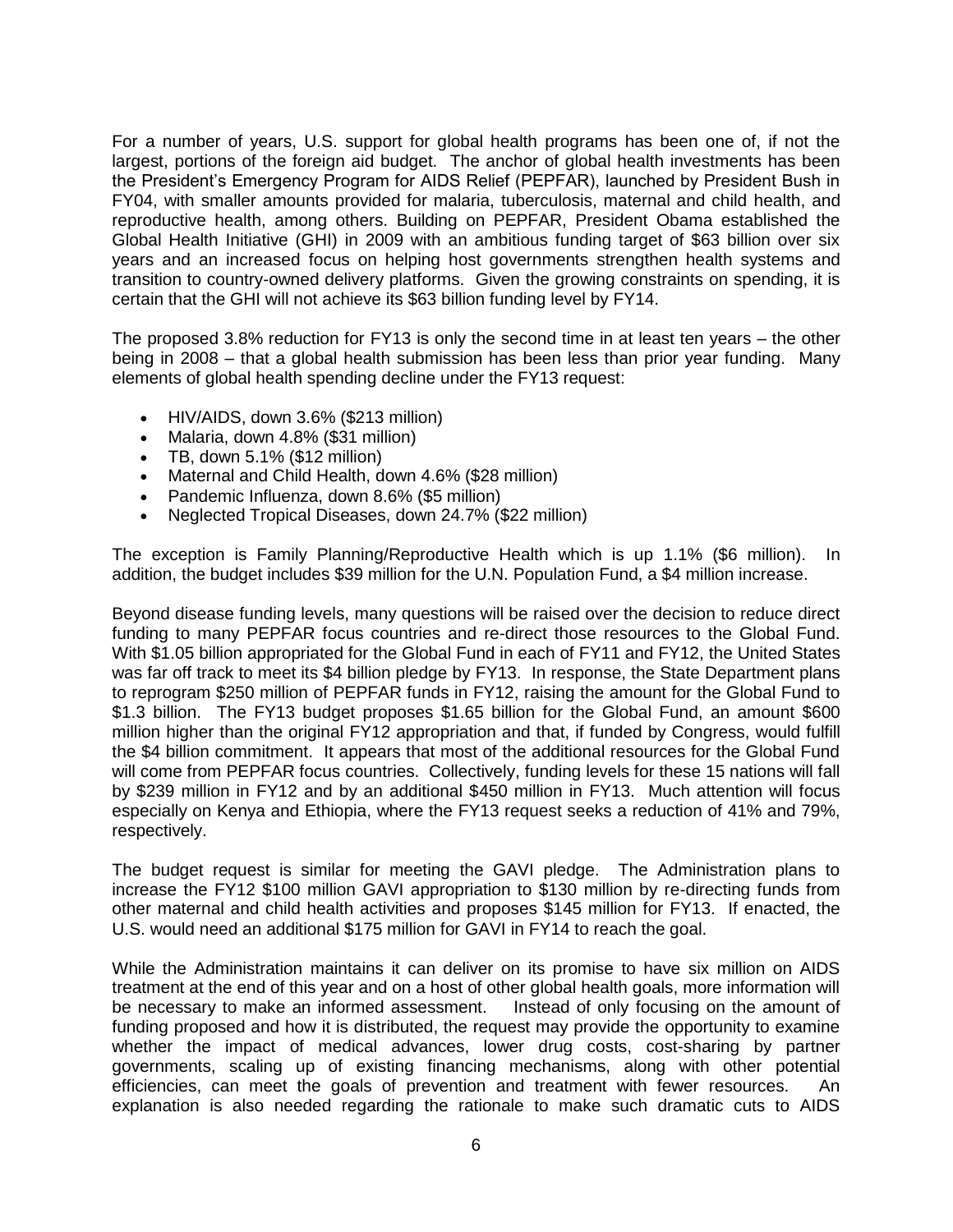programs in Kenya, Ethiopia, and a few others. The Administration has mentioned that existing funding pipelines from prior year appropriations may allow a temporary cutback in some places, but that information needs to be shared with Congress and global health advocates.

#### *DEVELOPMENT ASSISTANCE PRIORITIZES FEED THE FUTURE*

The Development Assistance (DA) account, through which USAID funds its agriculture, education, climate change, economic growth, democracy, water and sanitation, and other activities, is essentially flat-funded under the FY13 request. The \$2.526 billion proposal is 0.2% (\$6 million) higher than current funding. Few other details are currently available regarding specific sectors within the DA account. The Global Climate Change Initiative is cut by 2% (\$12 million) overall, but it is unclear how much of those funds come from this account.

Feed the Future**,** a Presidential initiative to promote food security especially in countries that are implementing their own evidenced-based agriculture strategies, grows in FY13 to \$1.2 billion, up 2% (\$26 million) from current amounts. Included in this total is \$134 million for a U.S. contribution to the World Bank's Global Agriculture and Food Security Program (GAFSP). In 2009, the United States pledged \$475 million for GAFSP, and the FY13 request, plus a transfer of \$14 million that is additional to the FY12 appropriation, will fully fund this commitment.

Feed the Future evolved from a U.S.-led global initiative at the L'Aquila G-8 summit in 2009 where leaders pledged over \$20 billion to bolster food security in the developing world. The U.S. promised \$3.5 billion, an amount that the Administration says will be met in FY12. In reaching that level, however, the Executive branch is attributing food security funds provided by the Millennium Challenge Corporation, something that has not been included in past estimates. Without MCC funding, the U.S. will have programmed \$3.1 billion for Feed the Future through FY12.

### *HUMANITARIAN ASSISTANCE DECLINES*

The United States responds to global emergencies resulting from conflict, natural disasters, and forced migration through four specific accounts: USAID's International Disaster Assistance (IDA) and Food for Peace programs, and the State Department's Migration and Refugee Assistance (MRA) and Emergency Refugee and Migration Assistance. Combined, the FY13 request proposes a 6.9% (\$308 million) cut to these programs. The largest reduction comes in the MRA account which falls 13% (\$250 million). Last year, Congress funded \$379 million for IDA and MRA out of the OCO account. In the FY13 request, the Administration has moved these funds back into the base budget, but not at the same levels as provided for FY12. Food aid is cut 5% (\$66 million) while IDA falls 2% (\$15 million).

Full funding for humanitarian relief needs in the base budget has been problematic for a number of years. Setting aside sufficient resources for conflict and natural disasters that may occur in the future is always difficult to estimate. During previous times, emergency supplemental appropriations were a common way to fund gaps in what has also been a top Congressional priority. The option of supplemental funding later in the year, however, has all but ended in these more constrained fiscal times. Humanitarian aid advocates, including those in Congress, are certain to question this reduced funding proposal. The Administration states that additional humanitarian aid could potentially come from the \$770 MENA Incentive Fund, discussed earlier, for emergencies occurring in the region.

### *STATE/USAID OPERATING EXPENSES: IMPLEMENTING A REFORM AGENDA*

Beginning in the last Administration and continuing the past three years, State Department and USAID leaders have put a premium on results driven diplomacy and development,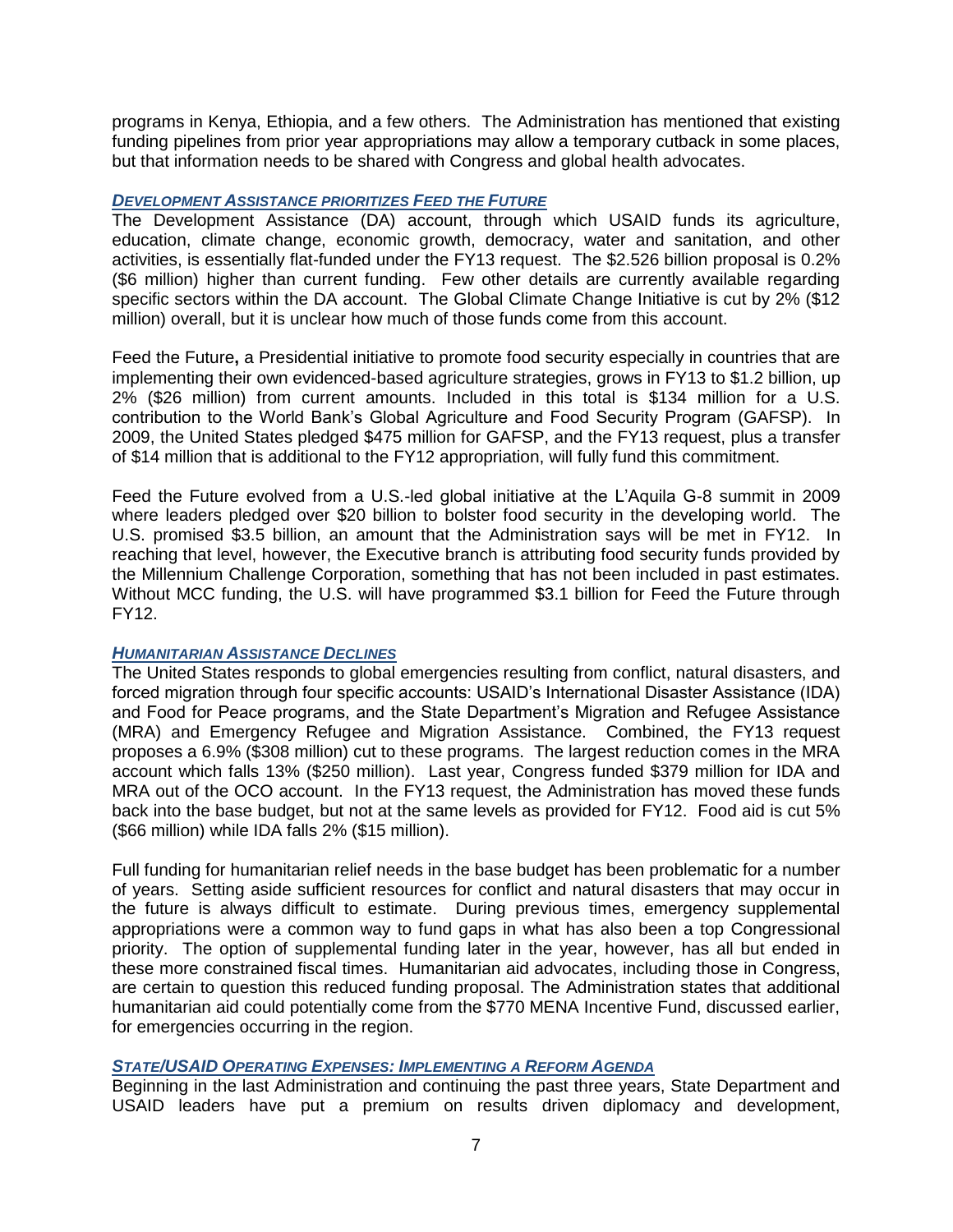implementing reforms to strengthen each agency's capacity to meet the skill sets needed for  $21<sup>st</sup>$  century challenges, and in the case of USAID, to rebuild a weakened and badly understaffed organization. Many of the current reforms underway or proposed in the FY13 budget stem from the State/USAID Quadrennial Diplomacy and Development Review (QDDR), released in December 2010, and USAID Forward, an ambitious reform agenda that began to take shape in mid-2010.

The State Department, for FY13 requests an 8.2% (\$539 million) increase in its base funding for Diplomatic and Consular Programs (excludes OCO resources for the frontline states). The budget would allow State to continue its "Diplomacy 3.0" initiative and hire 121 new Foreign and Civil Service staff, many of which would support the implementation of QDDR recommendations. The request also supports the Bureau of Energy Resources and elevates the Office of the Coordinator for Counterterrorism to a Bureau status, both QDDR initiatives. These proposals continue efforts over the past decade to strengthen and re-direct State Department priorities, efforts that began under Secretary Powell and sustained by Secretary Rice through her Transformational Diplomacy agenda.

For USAID, the FY13 request includes relatively small but essential resources to advance the new reforms of USAID Forward, especially in the areas of monitoring and evaluation, procurement reform, innovation, and science and technology. The majority of funding for USAID Forward is drawn from the Development Assistance account, totaling \$119 million in FY13, up 4% (\$5 million) from current levels. A high priority is a more than doubling of resources (\$14 million) to implement the agency's new evaluation policy which has a goal of completing and publically posting 200 program evaluations by the end of this year. This is one of the key aspects of making USAID more transparent and strengthening its ability to know exactly whether its programs are achieving the intended results.

USAID Operating Expenses remain basically flat when compared with current funding. The Agency does not expect to hire in FY13 under its Development Leadership Initiative, a multiyear plan put in place in the Bush Administration with a goal to double the number of Foreign Service Officers at USAID. Thus far, 820 new staff have been under the DLI, achieving about 80% of the goal. Given on-going challenges to train and place existing DLIs, many inside and in Congress believe a break from more hiring is a good decision. USAID does plan, however, to hire 16 additional procurement officers to further advance that area of the reform agenda.

To off-set some of the additional costs for USAID Forward, the Agency plans to reduce by \$33 million resources for the Development Grants Program and other activities that focus on NGO capacity building. The Administration believes it is addressing these same capacity building objectives under its procurement reform efforts.

### *OTHER NOTABLE FUNDING ISSUES*

 **Democracy Promotion:** Funding for democracy, good governance, rule of law, human rights, and other related programs are spread across multiple accounts within the International Affairs Budget, and most are down modestly. Precise amounts are generally not available until more details emerge, including breakdowns shown in the Congressional Budget Justification that is likely to be issued in March. The National Endowment for Democracy is reduced by 12% (\$14 million) and the State Department's Democracy, Human Rights, and Labor Fund appears to be about \$13 million less than the FY12 level. However, the major boost for democracy and related funding for FY13 will come from the new \$700 million MENA Incentive Fund.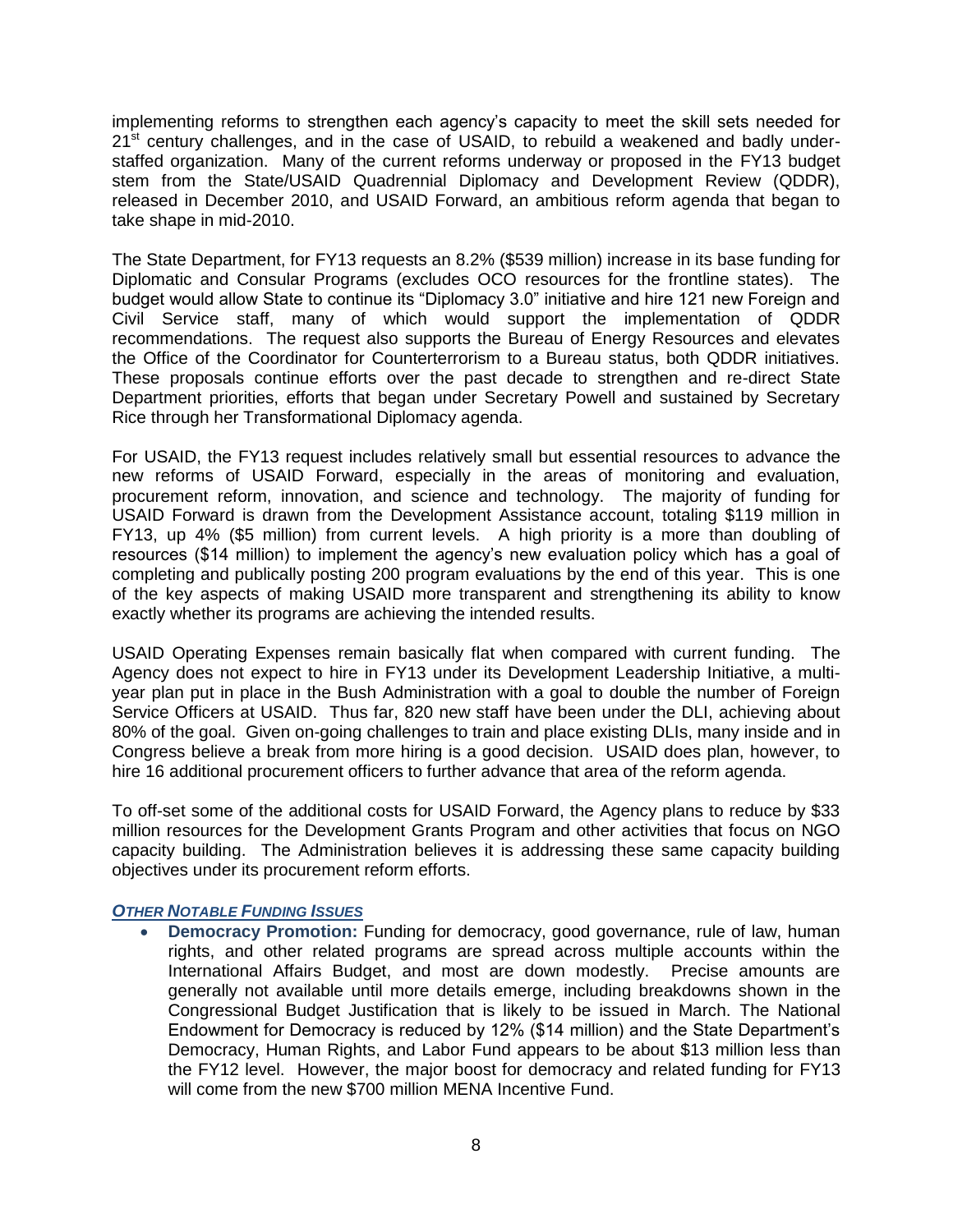- **Millennium Challenge Corporation:** The MCC request for FY13 is identical to FY12 funding of \$898 million. With these funds, the MCC plans to support second compacts with El Salvador and Benin. During 2012, MCC expects to sign a second compact with Cape Verde and continue work with Zambia for a first compact and with Ghana and Georgia for second compacts.
- **Sudan Debt Reduction:** Among many lingering issues that followed the creation of South Sudan as an independent nation last July is the question of how to deal with debt owed by the former country of Sudan. Currently, Sudan owes the United States \$2.4 billion, an amount that could be reduced or restructured within the Heavily Indebted Poor Country (HIPC) framework if Sudan meets eligibility requirements. The Administration estimates that the budgetary cost of forgiving the entire amount of Sudan's debt is \$250 million and that Sudan could become eligible in FY13. Recognizing the degree of uncertainty over when or whether Sudan will qualify for debt relief, the Administration is also asking for transfer authority that would permit the \$250 million request to be used to support other multilateral aid commitments should Sudan not become eligible.
- **Multilateral Development Banks:** A year ago, following an unprecedented number of international pledging conferences in 2010 for nearly every multilateral development bank, the proposed budget for MDB contributions represented one of the largest increases sought in the FY12 request. Congress supported most but not all of that request. For FY13, the Administration proposes \$2.6 billion for these lending institutions, almost identical to the FY12 appropriation.

Within the cluster of various Banks and Funds, however, the FY13 recommends several changes. The proposal includes a 60% (\$70 million) increase for the World Bank's market-rate loan institution and a 2.5% (\$34 million) rise for its concessional loan affiliate, the International Development Association. The Inter-American Development would increase 36% (\$27 million), the Asian Development Fund by 15% (\$15 million), and the Global Environment Facility by 44% (\$40 million).

 **Investment and Trade: the Overseas Private Investment Corporation and the Trade and Development Agency:** OPIC and TDA are unique and important organizations within the International Affairs Budget that maintain the combined missions of promoting American trade and investment opportunities while advancing global development and poverty reduction goals. Recently, the White House announced [plans](http://www.usglc.org/2012/01/27/international-affairs-budget-update-1-25-12/) to consolidate both agencies, along with the Export-Import Bank, into a reconfigured Commerce Department that would pursue the exclusive objective of supporting U.S. exports and creating American jobs. Because of their importance to U.S. foreign policy, many question whether the proposal to include OPIC and TDA in the new structure is the right way to proceed.

TDA, which estimates that its investments generated \$3.9 billion in exports during FY11, proposes an FY13 budget of \$58 million, up 16% (\$8 million) from current levels. In FY13, OPIC estimates that its net costs will be -\$192 million, about the same as for FY12. OPIC expects to support up to \$4 billion in new direct loans and loan guarantees.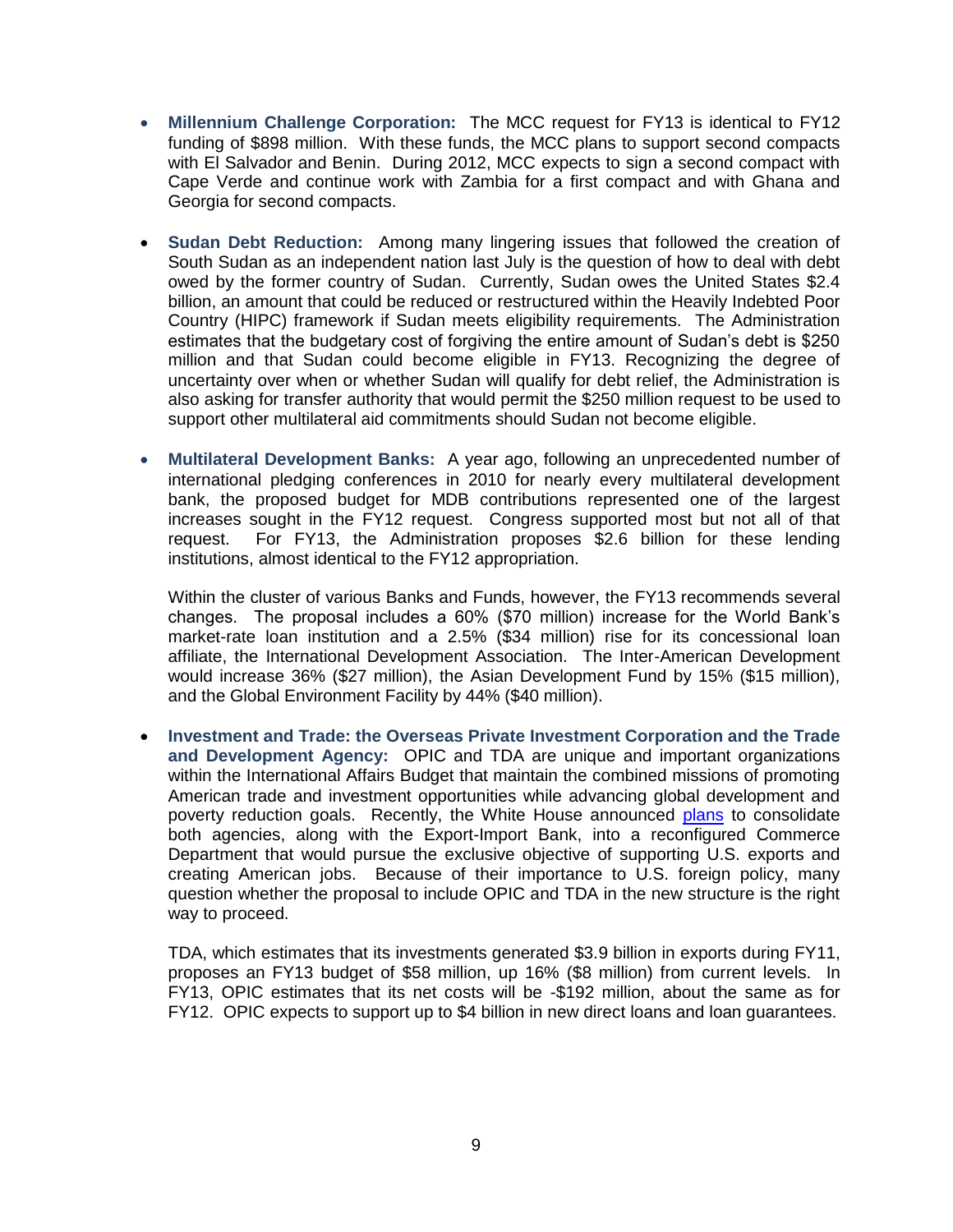### **4. NOTABLE COUNTRY AID ISSUES**

### *EGYPT*

Pro-democracy and reform demonstrations in Egypt were at the heart of the Arab Spring throughout 2011. The transition has been turbulent and by no means has the situation stabilized. Exacerbating this chaotic situation was a growing degree of criticism by the Egyptian government of U.S. funding for civil society activists, an activity they charged was interfering in domestic politics and generating unrest among Egypt's citizens. In December, Egyptian authorities raided the offices of three American organizations – the National Democratic Institute, the International Republican Institute, and Freedom House – and issued a travel ban on their staff, many of whom remain in the country. There is growing concern that those on the no-fly list will be put on trial.

The raids and harassment aimed at NDI, IRI, and Freedom House have sparked considerable condemnation in the U.S., including warnings from Democrats and Republicans in Congress that Egypt's foreign assistance is at grave risk if these actions continue. In the FY12 appropriation, Congress added new conditions for the release of security assistance to Egypt, requiring that Egypt support the transition to a civilian government and protect freedom of expression, association and religion and due process. In recent days, Secretary Clinton has said that she will carefully review the current situation as part of her determination of whether or not U.S. aid can be made available.

The FY13 aid request for Egypt remains the same as for FY12: \$250 million in economic aid and \$1.3 billion in military assistance. Also included is authority to cancel a second tranche (about \$320 million) of Egypt's debt to the U.S., a commitment that that was made last year to forgive about \$1 billion owed over three years.

#### *EUROPE, EURASIA, AND CENTRAL ASIA ASSISTANCE*

After the fall of the Berlin Wall and the collapse of the Soviet Union, Congress created two separate appropriation accounts to channel economic aid to the countries of Eastern Europe and the former Soviet Union. Several years ago, the State Department combined these two accounts and renamed it as Assistance for Europe, Eurasia, and Central Asia. Over the past two decades, 11 of these countries have graduated from U.S. development aid, 12 have joined NATO, and 10 have become members of the European Union. The USAID mission in Montenegro is the most recent to close in FY12.

For FY13, the Administration proposes to terminate a special account for these countries and instead consolidate their aid programs into other, global economic aid accounts, most notably the Economic Support Fund. Overall, assistance to these countries in Europe, Eurasia, and Central Asia declines by 18% (\$113 million), although in making these cuts the Administration has decided not to close any further programs in the region. Instead, every program is reduced by some amount. Among them are Armenia, down 17.5% (\$7 million); Georgia, down 23.9% (\$16 million); Russia, down 11.5% (\$6 million); and Ukraine, down 21.5% (\$17 million).

#### *PARTNERSHIP FOR GROWTH: PILOT COUNTRY AID PROTECTED*

Last year, the State Department, USAID, and the MCC, along with several other agencies, began work on a new framework for shaping U.S. bilateral relationships with best performing developing nations in support of accelerating and sustaining broad-based economic growth. PfG is an outcome of the Presidential Directive on Global Development issued in September 2010 in which the United States will work across the whole of government to identify development policy and tools and partner with four pilot countries – El Salvador, the Philippines,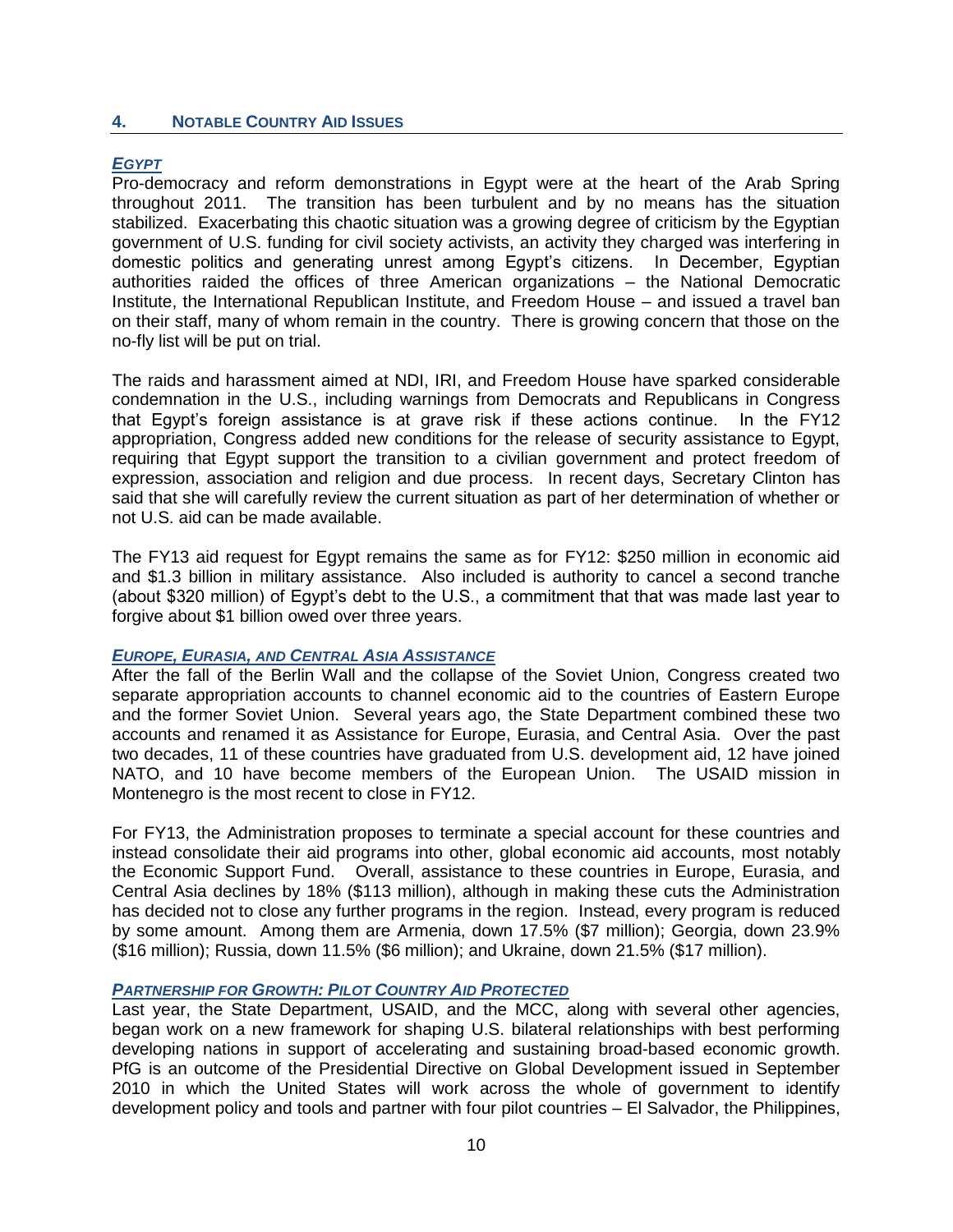Ghana, and Tanzania – to identify initiatives that could have the greatest impact on removing constraints to growth in each nation. The U.S. finalized joint action plans with El Salvador and the Philippines in 2011 and expects to conclude agreements with Ghana and Tanzania this year.

While PfG is not necessarily about traditional foreign assistance, it is clear in the FY13 request that aid to the four pilot countries has been protected and increased. This is particularly striking within a budget where many countries will see a decline in economic assistance. El Salvador will receive a 63% (\$15 million) increase in Development Assistance, assistance to the Philippines will grow by 7% (\$6 million), Ghana's is up by 14% (\$13 million), and Tanzania's increases by 28% (\$29 million). The Administration says that the FY13 aid request for these four nations will align Development Assistance programs with priorities identified in the joint action plans.

## **5. LOOKING AHEAD**

Starting this week Administration officials will head to the Hill to defend the FY13 request. Acting **OMB Director Zients** will testify this week before the House and Senate Budget Committees. **Secretary Clinton** will testify before House and Senate appropriators on February  $28<sup>th</sup>$  and  $29<sup>th</sup>$ , with events in the Middle East and the Frontline States likely to dominate these hearings. **Treasury Secretary Geithner** and **USAID Administrator Shah** are expected to testify on their portions of the International Affairs Budget request in early March.

Action on the FY13 budget resolution will get underway in the House soon thereafter. House Republicans are expected to unveil their FY13 Budget Resolution in early March, with the goal of completing floor action on the measure before the Easter recess in early April. Similar to last year, the House's FY13 budget resolution is expected to call for major reductions in both discretionary and mandatory spending, including the International Affairs Budget. In addition, **Budget Committee Chairman Paul Ryan (R-WI)** may opt to adopt a lower top-line 302(a) discretionary spending level than the \$1.047 trillion agreed to as part of last August's Budget Control Act.

In the Senate, **Majority Leader Harry Reid (D-NV)** has made clear that he has no intention of bringing an FY13 budget resolution to the floor, in part because a discretionary spending cap (302a) is already in place. Nonetheless, **Budget Committee Chairman Kent Conrad (D-ND)** is still expressing his hope to report a budget resolution out of Committee and to forge a bipartisan deal to reduce the debt. He has noted that the chances of such an agreement this year are slim.

Appropriators in both the House and Senate will move expeditiously this year to advance as many FY13 bills as possible before the August recess. The all-important 302(b) allocations are anticipated by early April, with Subcommittee and Committee markups of those measures to follow later in April and May. It remains to be seen if many bills will ever make it to the floor for consideration, particularly in the Senate.

Congress is likely to adopt an FY13 Continuing Resolution in September that would last until after the November election, thus delaying any major decisions on FY13 appropriations until the post-election lame duck session or the new 113<sup>th</sup> Congress in January.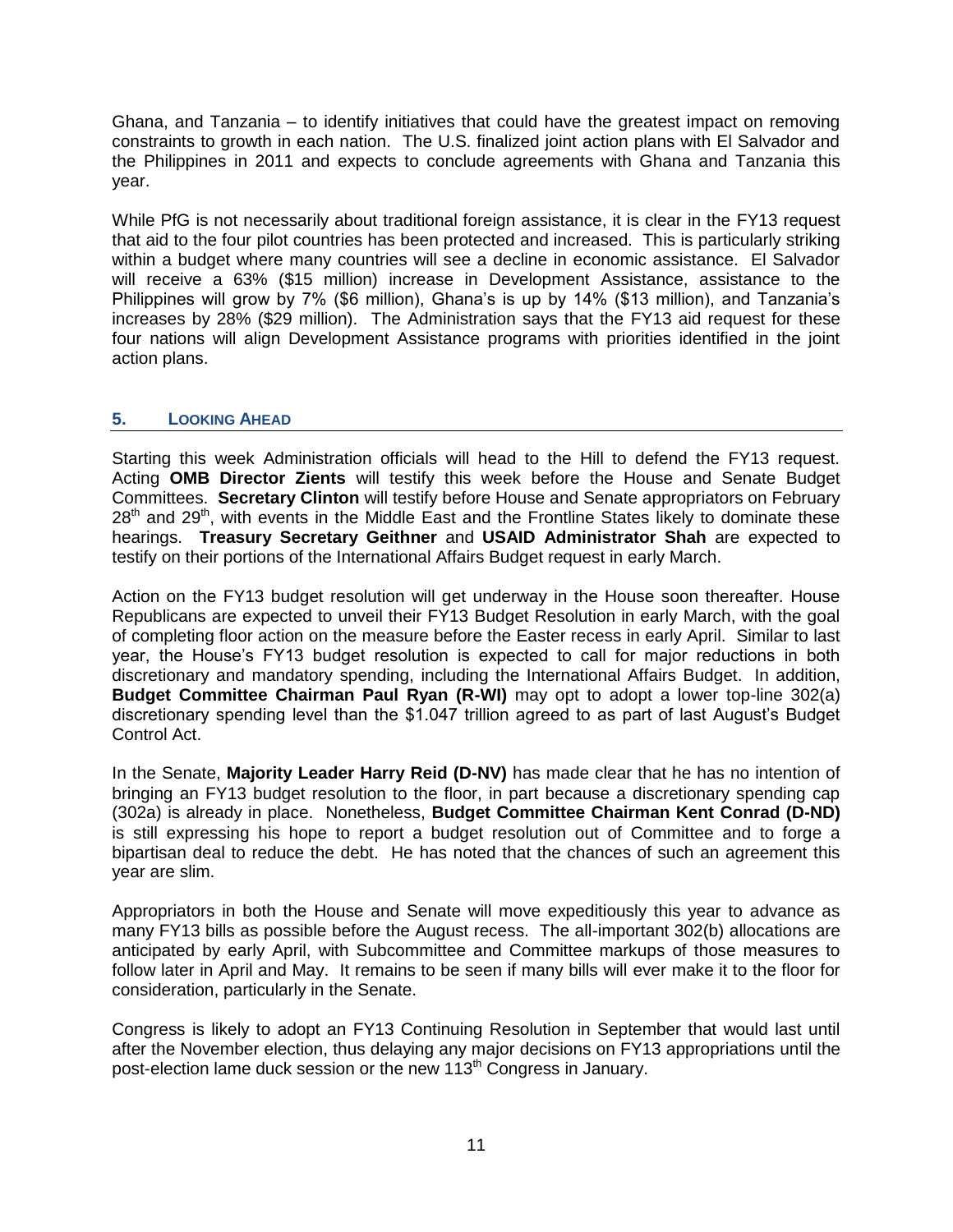#### **Sequestration**

A major factor in the final negotiations on FY13 funding levels later this year will be the looming automatic, across-the-board spending cuts triggered under sequestration in January 2013. In order to achieve \$1.2 trillion in deficit reduction through 2021, these automatic cuts will reduce funding for defense and non-defense programs by approximately \$55 billion each starting in January 2013. Because a portion of the non-defense cuts will be made to mandatory programs, the total cut to non-defense discretionary programs in FY13 would be approximately \$39 billion. The [Congressional Budget Office estimates](http://www.cbo.gov/doc.cfm?index=12414) that the resulting across-the-board proportional reduction to non-defense discretionary programs, such as the International Affairs Budget, would be about 8% in FY13.

Avoiding sequestration's deep spending cuts will be a major focus of the post-election lame duck session at the end of the year. Already, House and Senate Republicans have proposed bills to undo the sequestration cuts to defense programs by making cuts to the federal workforce.

| <b>Snapshot</b>                                           |                           |  |  |  |  |
|-----------------------------------------------------------|---------------------------|--|--|--|--|
| <b>INTERNATIONAL AFFAIRS 150 ACCOUNT*</b>                 |                           |  |  |  |  |
| <b>FY13 REQUEST</b>                                       | <b>\$56.24 BILLION</b>    |  |  |  |  |
| OF WHICH OCO                                              | $$8.2$ BILLION            |  |  |  |  |
| <b>FY12 ENACTED</b>                                       | \$54.94 BILLION           |  |  |  |  |
| OF WHICH OCO                                              | $$11.2$ BILLION           |  |  |  |  |
| FY13 INCREASE FROM FY12                                   | \$1.3 BILLION (+2.4%)     |  |  |  |  |
| <b>FOREIGN OPERATIONS ACCOUNT</b>                         |                           |  |  |  |  |
| <b>FY13 REQUEST</b>                                       | \$36.07 BILLION           |  |  |  |  |
| OF WHICH OCO                                              | \$3.88 BILLION            |  |  |  |  |
| <b>FY12 ENACTED</b>                                       | \$35.516 BILLION          |  |  |  |  |
| OF WHICH OCO                                              | \$6.58 BILLION            |  |  |  |  |
| <b>FY13 INCREASE FROM FY12</b>                            | $$0.55$ BILLION $(+1.6%)$ |  |  |  |  |
| <b>STATE DEPARTMENT OPERATIONS &amp; RELATED ACCOUNTS</b> |                           |  |  |  |  |
| <b>FY13 REQUEST</b>                                       | \$18.51 BILLION           |  |  |  |  |
| OF WHICH OCO                                              | \$4.36 BILLION            |  |  |  |  |
| <b>FY12 ENACTED</b>                                       | \$17.69 BILLION           |  |  |  |  |
| OF WHICH OCO                                              | \$4.62 BILLION            |  |  |  |  |
| FY13 INCREASE FROM FY12                                   | \$0.82 BILLION (+4.6%)    |  |  |  |  |
| <b>INTERNATIONAL AGRICULTURE PROGRAMS</b>                 |                           |  |  |  |  |
| FY13 REQUEST                                              | \$1.58 BILLION            |  |  |  |  |
| <b>FY12 ENACTED</b>                                       | \$1.65 BILLION            |  |  |  |  |
| FY13 INCREASE FROM FY12                                   | \$-0.07 BILLION (-4.2%)   |  |  |  |  |

### **6. ACCOUNT-BY-ACCOUNT DETAIL OF FY13 BUDGET**

\* International Affairs totals also include about \$85 million appropriated in the Treasury spending bill for the International Trade Commission and the Foreign Claims Settlement Commission. These amounts are included in the totals shown here.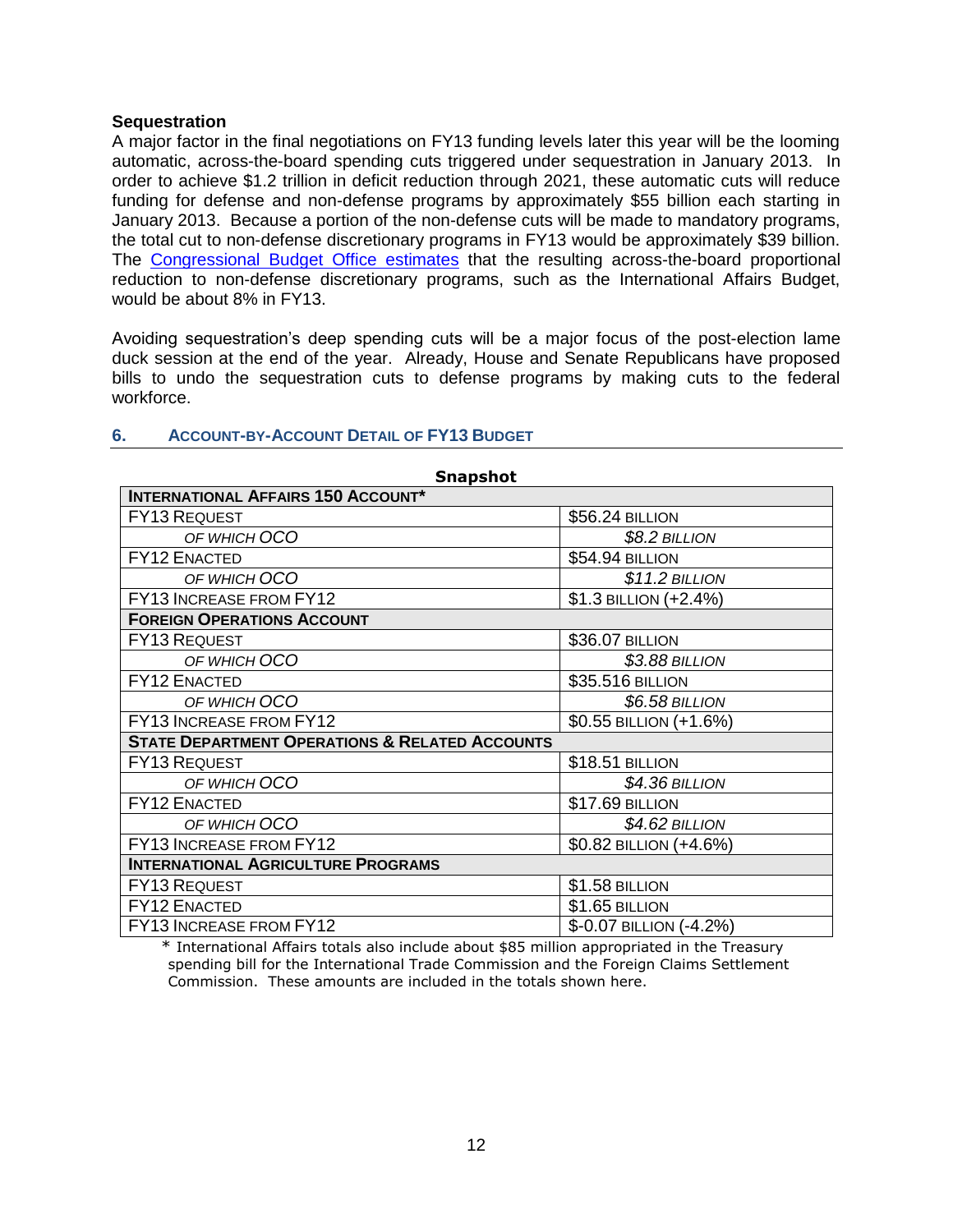| <b>USAID OPERATING EXPENSES (OE)</b>                              |                                     |                     |                                                         |                      |                        |  |
|-------------------------------------------------------------------|-------------------------------------|---------------------|---------------------------------------------------------|----------------------|------------------------|--|
|                                                                   | <b>BASE FUNDING</b>                 |                     | <b>OCO FUNDING</b>                                      |                      | <b>TOTAL FUNDING</b>   |  |
| FY13 REQUEST                                                      | \$1.263 BILLION                     | <b>FY13 REQUEST</b> | <b>\$0.084 BILLION</b>                                  | FY13 REQUEST         | \$1.347 BILLION        |  |
| FY12 ENACTED                                                      | \$1.092 BILLION                     | FY12 ENACTED        | $\overline{$0.255}$ BILLION                             | FY12 ENACTED         | \$1.347 BILLION        |  |
| CHANGE 12-13                                                      | \$171 MILLION (+15.7%) CHANGE 12-13 |                     | \$171 MILLION (-67%)                                    | CHANGE 12-13         | \$0                    |  |
|                                                                   |                                     |                     | <b>USAID CAPITAL INVESTMENT FUND</b>                    |                      |                        |  |
|                                                                   | <b>BASE FUNDING</b>                 |                     | <b>OCO FUNDING</b>                                      |                      | <b>TOTAL FUNDING</b>   |  |
| <b>FY13 REQUEST</b>                                               | \$135 MILLION                       |                     |                                                         | <b>FY13 REQUEST</b>  | \$135 MILLION          |  |
| <b>FY12 ENACTED</b>                                               | \$130 MILLION                       |                     |                                                         | <b>FY12 ENACTED</b>  | \$130 MILLION          |  |
| CHANGE 12-13                                                      | \$35 MILLION (+3.8%)                |                     |                                                         | CHANGE 12-13         | \$35 MILLION (+3.8%)   |  |
|                                                                   |                                     |                     | <b>USAID INSPECTOR GENERAL OPERATING EXPENSES (IG)</b>  |                      |                        |  |
|                                                                   | <b>BASE FUNDING</b>                 |                     | <b>OCO FUNDING</b>                                      |                      | <b>TOTAL FUNDING</b>   |  |
| <b>FY13 REQUEST</b>                                               | \$51 MILLION                        | <b>FY13 REQUEST</b> | \$0                                                     | FY13 REQUEST         | \$51 MILLION           |  |
| <b>FY12 ENACTED</b>                                               | \$47 MILLION                        | FY12 ENACTED        | \$5 MILLION                                             | <b>FY12 ENACTED</b>  | \$52 MILLION           |  |
| <b>CHANGE 12-13</b>                                               | \$4 MILLION (+8.5%)                 | <b>CHANGE 12-13</b> | \$-5 MILLION (-100%)                                    | <b>CHANGE 12-13</b>  | \$-1 MILLION (-1.9%)   |  |
|                                                                   |                                     |                     | <b>GLOBAL HEALTH PROGRAMS</b>                           |                      |                        |  |
|                                                                   | <b>BASE FUNDING</b>                 |                     | <b>OCO FUNDING</b>                                      |                      | <b>TOTAL FUNDING</b>   |  |
| FY13 REQUEST                                                      | <b>\$7.854 BILLION</b>              |                     |                                                         | FY13 REQUEST         | <b>\$7.854 BILLION</b> |  |
| FY12 ENACTED                                                      | <b>\$8.168 BILLION</b>              |                     |                                                         | <b>FY12 ENACTED</b>  | <b>\$8.168 BILLION</b> |  |
| CHANGE 12-13                                                      | \$-314 MILLION (-3.8%)              |                     |                                                         | CHANGE 12-13         | \$-314 MILLION (-3.8%) |  |
|                                                                   |                                     |                     | <b>DEVELOPMENT ASSISTANCE (DA)</b>                      |                      |                        |  |
|                                                                   | <b>BASE FUNDING</b>                 |                     | <b>OCO FUNDING</b>                                      |                      | <b>TOTAL FUNDING</b>   |  |
| FY13 REQUEST                                                      | \$2.525 BILLION                     |                     |                                                         | FY13 REQUEST         | \$2.525 BILLION        |  |
| FY12 ENACTED                                                      | \$2.520 BILLION                     |                     |                                                         | FY12 ENACTED         | \$2.520 BILLION        |  |
| CHANGE 12-13                                                      | \$-5 MILLION (-0.2%)                |                     |                                                         | CHANGE 12-13         | \$-5 MILLION (-0.2%)   |  |
|                                                                   |                                     |                     | <b>INTERNATIONAL DISASTER ASSISTANCE (IDA)</b>          |                      |                        |  |
| <b>BASE FUNDING</b><br><b>OCO FUNDING</b><br><b>TOTAL FUNDING</b> |                                     |                     |                                                         |                      |                        |  |
| <b>FY13 REQUEST</b>                                               | \$960 MILLION                       | FY13 REQUEST        | \$0                                                     | <b>FY13 REQUEST</b>  | \$960 MILLION          |  |
| <b>FY12 ENACTED</b>                                               | \$825 MILLION                       | FY12 ENACTED        | \$150 MILLION                                           | <b>FY12 ENACTED</b>  | \$975 MILLION          |  |
| CHANGE 12-13                                                      | \$135 MILLION (+16%)                | CHANGE 12-13        | \$-150 MILLION (-100%)                                  | CHANGE 12-13         | \$-15 MILLION (-1.5%)  |  |
|                                                                   | <b>TRANSITION INITIATIVES (TI)</b>  |                     |                                                         |                      |                        |  |
|                                                                   | <b>BASE FUNDING</b>                 |                     | <b>OCO FUNDING</b>                                      |                      | <b>TOTAL FUNDING</b>   |  |
| <b>FY13 REQUEST</b>                                               | \$58 MILLION                        | <b>FY13 REQUEST</b> | \$0                                                     | FY13 REQUEST         | \$58 MILLION           |  |
| <b>FY12 ENACTED</b>                                               | \$50 MILLION                        | <b>FY12 ENACTED</b> | \$7 MILLION                                             | FY12 ENACTED         | \$57 MILLION           |  |
| CHANGE 12-13                                                      | \$8 MILLION (+16%)                  | <b>CHANGE 12-13</b> | \$-7 MILLION (-100%)                                    | CHANGE 12-13         | \$1 MILLION (+1.75%)   |  |
| <b>COMPLEX CRISES FUND</b>                                        |                                     |                     |                                                         |                      |                        |  |
|                                                                   | <b>BASE FUNDING</b>                 |                     | <b>OCO FUNDING</b>                                      |                      | <b>TOTAL FUNDING</b>   |  |
| <b>FY13 REQUEST</b>                                               | \$50 MILLION                        | FY13 REQUEST        | $\sqrt{6}$                                              | <b>FY13 REQUEST</b>  | \$50 MILLION           |  |
| <b>FY12 ENACTED</b>                                               | \$10 MILLION                        | FY12 ENACTED        | \$30 MILLION                                            | FY12 ENACTED         | \$40 MILLION           |  |
| CHANGE 12-13                                                      | \$40 MILLION (+400%)                | CHANGE 12-13        | \$-30 MILLION (-100%)                                   | CHANGE 12-13         | \$10 MILLION (+25%)    |  |
| <b>DEVELOPMENT CREDIT AUTHORITY</b>                               |                                     |                     |                                                         |                      |                        |  |
|                                                                   | <b>BASE FUNDING</b>                 |                     | <b>OCO FUNDING</b>                                      | <b>TOTAL FUNDING</b> |                        |  |
| <b>FY13 REQUEST</b>                                               | \$8 MILLION                         |                     |                                                         | FY13 REQUEST         | \$8 MILLION            |  |
| FY12 ENACTED                                                      | \$8 MILLION                         |                     |                                                         | <b>FY12 ENACTED</b>  | \$8 MILLION            |  |
| CHANGE 12-13                                                      | \$0                                 |                     |                                                         | CHANGE 12-13         | \$0                    |  |
| <b>ECONOMIC SUPPORT FUND (ESF)</b>                                |                                     |                     |                                                         |                      |                        |  |
|                                                                   | <b>BASE FUNDING</b>                 |                     | <b>OCO FUNDING</b>                                      |                      | <b>TOTAL FUNDING</b>   |  |
| FY13 REQUEST                                                      | \$4.849 BILLION                     | FY13 REQUEST        | \$1.038 BILLION                                         | <b>FY13 REQUEST</b>  | \$5.886 BILLION        |  |
| <b>FY12 ENACTED</b>                                               | \$2.995 BILLION                     | <b>FY12 ENACTED</b> | \$2.80 BILLION                                          | FY12 ENACTED         | \$5.796 BILLION        |  |
| <b>CHANGE 12-13</b>                                               | \$1.847 BILLION (+62%)              | CHANGE 12-13        | \$-1.723 BILLION (-62%)                                 | CHANGE 12-13         | \$123 MILLION (+2.1%)  |  |
|                                                                   |                                     |                     | <b>ASSISTANCE FOR EUROPE, EURASIA, AND CENTRAL ASIA</b> |                      |                        |  |
|                                                                   | <b>BASE FUNDING</b>                 |                     | <b>OCO FUNDING</b>                                      |                      | <b>TOTAL FUNDING</b>   |  |
| <b>FY13 REQUEST</b>                                               | \$0                                 |                     |                                                         | <b>FY13 REQUEST</b>  | \$0                    |  |
| <b>FY12 ENACTED</b>                                               | \$627 MILLION                       |                     |                                                         | FY12 ENACTED         | \$627 MILLION          |  |
| <b>CHANGE 12-13</b>                                               | \$-627 MILLION (-100%)              |                     |                                                         | <b>CHANGE 12-13</b>  | \$-627 MILLION (-100%) |  |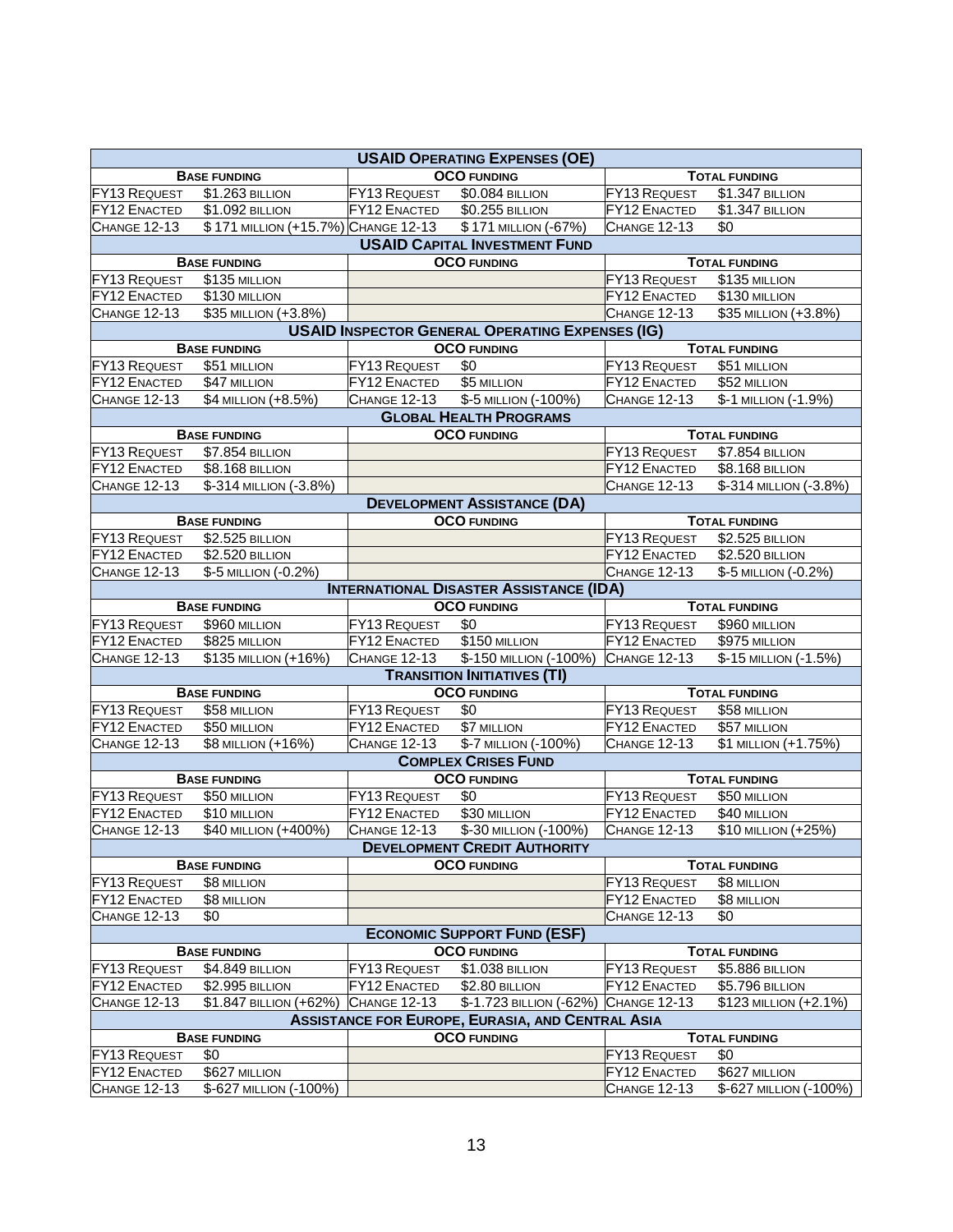| <b>MIGRATION AND REFUGEE ASSISTANCE (MRA)</b>                                                                                  |                                                                   |                                     |                                                                    |                                     |                                          |
|--------------------------------------------------------------------------------------------------------------------------------|-------------------------------------------------------------------|-------------------------------------|--------------------------------------------------------------------|-------------------------------------|------------------------------------------|
|                                                                                                                                | <b>BASE FUNDING</b>                                               |                                     | <b>OCO FUNDING</b>                                                 |                                     | <b>TOTAL FUNDING</b>                     |
| <b>FY13 REQUEST</b>                                                                                                            | \$1.625 BILLION                                                   | FY13 REQUEST                        | \$0                                                                | FY13 REQUEST                        | \$1.625 BILLION                          |
| FY12 ENACTED                                                                                                                   | \$1.646 BILLION                                                   | FY12 ENACTED                        | \$229 MILLION                                                      | <b>FY12 ENACTED</b>                 | \$1.875 BILLION                          |
| <b>CHANGE 12-13</b>                                                                                                            | \$-14 MILLION (-0.9%)                                             | <b>CHANGE 12-13</b>                 | \$-229 MILLION (-100%) CHANGE 12-13                                |                                     | \$-243 MILLION (-13%)                    |
|                                                                                                                                |                                                                   |                                     | <b>U.S. EMERGENCY REFUGEE AND MIGRATION ASSISTANCE (ERMA)</b>      |                                     |                                          |
|                                                                                                                                | <b>BASE FUNDING</b>                                               |                                     | <b>OCO FUNDING</b>                                                 |                                     | <b>TOTAL FUNDING</b>                     |
| <b>FY13 REQUEST</b>                                                                                                            | \$50 MILLION                                                      |                                     |                                                                    | FY13 REQUEST                        | \$50 MILLION                             |
| <b>FY12 ENACTED</b>                                                                                                            | \$27 MILLION                                                      |                                     |                                                                    | <b>FY12 ENACTED</b>                 | \$27 MILLION                             |
| CHANGE 12-13                                                                                                                   | \$23 MILLION (+85%)                                               |                                     |                                                                    | <b>CHANGE 12-13</b>                 | \$23 MILLION (+85%)                      |
|                                                                                                                                |                                                                   |                                     | <b>PEACE CORPS</b>                                                 |                                     |                                          |
|                                                                                                                                | <b>BASE FUNDING</b>                                               |                                     | <b>OCO FUNDING</b>                                                 |                                     | <b>TOTAL FUNDING</b>                     |
| FY13 REQUEST                                                                                                                   | \$375 MILLION                                                     |                                     |                                                                    | FY13 REQUEST                        | \$375 MILLION                            |
| FY12 ENACTED                                                                                                                   | \$375 MILLION                                                     |                                     |                                                                    | FY12 ENACTED                        | \$375 MILLION                            |
| CHANGE 12-13                                                                                                                   | \$0                                                               |                                     |                                                                    | <b>CHANGE 12-13</b>                 | \$0                                      |
|                                                                                                                                |                                                                   |                                     | <b>MILLENNIUM CHALLENGE CORPORATION (MCC)</b>                      |                                     |                                          |
|                                                                                                                                | <b>BASE FUNDING</b>                                               |                                     | <b>OCO FUNDING</b>                                                 |                                     | <b>TOTAL FUNDING</b>                     |
| FY13 REQUEST                                                                                                                   | \$898 MILLION                                                     |                                     |                                                                    | FY13 REQUEST                        | \$898 MILLION                            |
| FY12 ENACTED                                                                                                                   | \$898 MILLION                                                     |                                     |                                                                    | <b>FY12 ENACTED</b>                 | \$898 MILLION                            |
| CHANGE 12-13                                                                                                                   | \$0                                                               |                                     |                                                                    | <b>CHANGE 12-13</b>                 | \$0                                      |
|                                                                                                                                |                                                                   |                                     | <b>INTER-AMERICAN FOUNDATION</b>                                   |                                     |                                          |
|                                                                                                                                | <b>BASE FUNDING</b>                                               |                                     | <b>OCO FUNDING</b>                                                 |                                     | <b>TOTAL FUNDING</b>                     |
| <b>FY13 REQUEST</b>                                                                                                            | \$18 MILLION                                                      |                                     |                                                                    | FY13 REQUEST                        | \$18 MILLION                             |
| FY12 ENACTED                                                                                                                   | \$23 MILLION                                                      |                                     |                                                                    | FY12 ENACTED                        | \$23 MILLION                             |
| CHANGE 12-13                                                                                                                   | \$-5 MILLION (-21.8%)                                             |                                     |                                                                    | <b>CHANGE 12-13</b>                 | \$-5 MILLION (-21.8%)                    |
|                                                                                                                                |                                                                   |                                     | <b>AFRICAN DEVELOPMENT FOUNDATION</b>                              |                                     |                                          |
|                                                                                                                                | <b>BASE FUNDING</b>                                               |                                     | <b>OCO FUNDING</b>                                                 |                                     | <b>TOTAL FUNDING</b>                     |
| <b>FY13 REQUEST</b>                                                                                                            | \$24 MILLION                                                      |                                     |                                                                    | FY13 REQUEST                        | \$24 MILLION                             |
| <b>FY12 ENACTED</b>                                                                                                            | \$30 MILLION                                                      |                                     |                                                                    | FY12 ENACTED                        | \$30 MILLION                             |
| <b>CHANGE 12-13</b>                                                                                                            | \$-6 MILLION (-20%)                                               |                                     |                                                                    | <b>CHANGE 12-13</b>                 | \$-6 MILLION (-20%)                      |
| <b>TREASURY TECHNICAL ASSISTANCE</b>                                                                                           |                                                                   |                                     |                                                                    |                                     |                                          |
|                                                                                                                                | <b>OCO FUNDING</b><br><b>TOTAL FUNDING</b><br><b>BASE FUNDING</b> |                                     |                                                                    |                                     |                                          |
| FY13 REQUEST                                                                                                                   | \$25 MILLION                                                      | FY13 REQUEST                        | \$0                                                                | FY13 REQUEST                        | \$25 MILLION                             |
| <b>FY12 ENACTED</b>                                                                                                            | \$25 MILLION                                                      | <b>FY12 ENACTED</b>                 | \$2 MILLION                                                        | <b>FY12 ENACTED</b>                 | \$27 MILLION                             |
| <b>CHANGE 12-13</b>                                                                                                            | \$0                                                               | <b>CHANGE 12-13</b>                 | \$-2 MILLION (-100%)                                               | <b>CHANGE 12-13</b>                 | \$-2 MILLION (-7.4%)                     |
|                                                                                                                                |                                                                   |                                     |                                                                    |                                     |                                          |
| <b>DEBT RESTRUCTURING</b><br><b>OCO FUNDING</b><br><b>TOTAL FUNDING</b><br><b>BASE FUNDING</b>                                 |                                                                   |                                     |                                                                    |                                     |                                          |
| FY13 REQUEST                                                                                                                   | \$250 MILLION                                                     |                                     |                                                                    | FY13 REQUEST                        | \$250 MILLION                            |
| <b>FY12 ENACTED</b>                                                                                                            | \$12 MILLION                                                      |                                     |                                                                    | <b>FY12 ENACTED</b>                 | \$12 MILLION                             |
| <b>CHANGE 12-13</b>                                                                                                            | \$238 MILLION (+1983%)                                            |                                     |                                                                    | $\overline{\text{CHANGE}}$ 12-13    | \$238 MILLION (+1983%)                   |
|                                                                                                                                |                                                                   |                                     | <b>INTERNATIONAL NARCOTICS CONTROL AND LAW ENFORCEMENT (INCLE)</b> |                                     |                                          |
|                                                                                                                                |                                                                   |                                     | <b>OCO FUNDING</b>                                                 |                                     |                                          |
|                                                                                                                                | <b>BASE FUNDING</b>                                               | <b>FY13 REQUEST</b>                 |                                                                    | FY13 REQUEST                        | <b>TOTAL FUNDING</b>                     |
| <b>FY13 REQUEST</b><br><b>FY12 ENACTED</b>                                                                                     | \$1.457 BILLION<br>\$1.061 BILLION                                | FY12 ENACTED                        | \$1.050 BILLION<br>\$0.943 BILLION                                 | <b>FY12 ENACTED</b>                 | \$2.507 BILLION<br>\$2.004 BILLION       |
| <b>CHANGE 12-13</b>                                                                                                            | \$396 MILLION (+37.3%) CHANGE 12-13                               |                                     | \$66 MILLION (+6.7%)                                               | <b>CHANGE 12-13</b>                 | \$462 MILLION (+22.6%)                   |
|                                                                                                                                |                                                                   |                                     |                                                                    |                                     |                                          |
| <b>NON-PROLIFERATION, ANTI-TERRORISM, DEMINING (NADR)</b><br><b>OCO FUNDING</b><br><b>BASE FUNDING</b><br><b>TOTAL FUNDING</b> |                                                                   |                                     |                                                                    |                                     |                                          |
| <b>FY13 REQUEST</b>                                                                                                            |                                                                   | FY13 REQUEST                        | \$0                                                                | <b>FY13 REQUEST</b>                 |                                          |
|                                                                                                                                | \$636 MILLION                                                     |                                     |                                                                    |                                     | \$636 MILLION                            |
| <b>FY12 ENACTED</b>                                                                                                            | \$590 MILLION<br>\$46 MILLION (+7.8%)                             | FY12 ENACTED                        | \$121 MILLION<br>\$-121 MILLION (-100%)                            | FY12 ENACTED                        | \$711 MILLION                            |
| <b>CHANGE 12-13</b>                                                                                                            |                                                                   | <b>CHANGE 12-13</b>                 |                                                                    | <b>CHANGE 12-13</b>                 | \$-75 MILLION (-10.5%)                   |
|                                                                                                                                |                                                                   |                                     | <b>PEACEKEEPING OPERATIONS (PKO)</b>                               |                                     |                                          |
|                                                                                                                                | <b>BASE FUNDING</b>                                               |                                     | <b>OCO FUNDING</b>                                                 |                                     | <b>TOTAL FUNDING</b>                     |
| <b>FY13 REQUEST</b>                                                                                                            | \$249 MILLION                                                     | <b>FY13 REQUEST</b>                 | \$0                                                                | <b>FY13 REQUEST</b>                 | \$249 MILLION                            |
| <b>FY12 ENACTED</b><br>CHANGE 12-13                                                                                            | \$303 MILLION<br>\$-54 MILLION (-17.8%)                           | <b>FY12 ENACTED</b><br>CHANGE 12-13 | \$81 MILLION<br>\$-81 MILLION (-100%)                              | FY12 ENACTED<br><b>CHANGE 12-13</b> | \$384 MILLION<br>\$-135 MILLION (-35.2%) |
|                                                                                                                                |                                                                   |                                     |                                                                    |                                     |                                          |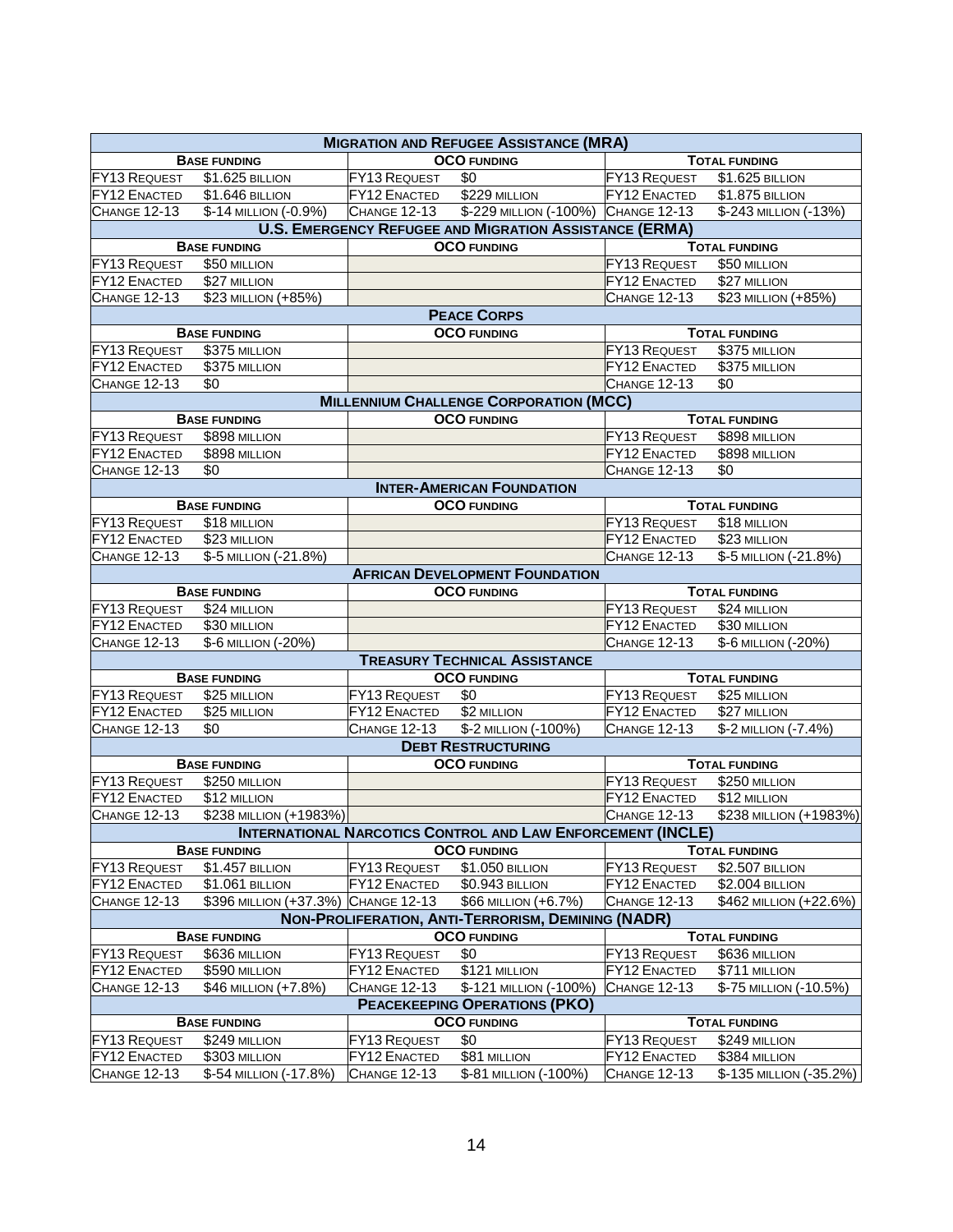| <b>INTERNATIONAL MILITARY EDUCATION AND TRAINING PROGRAM (IMET)</b> |                                         |                     |                                                                          |                     |                       |  |  |
|---------------------------------------------------------------------|-----------------------------------------|---------------------|--------------------------------------------------------------------------|---------------------|-----------------------|--|--|
|                                                                     | <b>BASE FUNDING</b>                     |                     | <b>OCO FUNDING</b>                                                       |                     | <b>TOTAL FUNDING</b>  |  |  |
| <b>FY13 REQUEST</b>                                                 | \$103 MILLION                           |                     |                                                                          | FY13 REQUEST        | \$103 MILLION         |  |  |
| <b>FY12 ENACTED</b>                                                 | \$106 MILLION                           |                     |                                                                          | <b>FY12 ENACTED</b> | \$106 MILLION         |  |  |
| CHANGE 12-13                                                        | \$-3 MILLION (-2.8%)                    |                     |                                                                          | CHANGE 12-13        | \$-3 MILLION (-2.8%)  |  |  |
|                                                                     | <b>FOREIGN MILITARY FINANCING (FMF)</b> |                     |                                                                          |                     |                       |  |  |
|                                                                     | <b>BASE FUNDING</b>                     |                     | <b>OCO FUNDING</b>                                                       |                     | <b>TOTAL FUNDING</b>  |  |  |
| FY13 REQUEST                                                        | \$5.472 BILLION                         | <b>FY13 REQUEST</b> | \$0.911 BILLION                                                          | <b>FY13 REQUEST</b> | \$6.383 BILLION       |  |  |
| <b>FY12 ENACTED</b>                                                 | \$5.210 BILLION                         | <b>FY12 ENACTED</b> | \$1.102 BILLION                                                          | FY12 ENACTED        | \$6.312 BILLION       |  |  |
| CHANGE 12-13                                                        | \$262 MILLION (+5%)                     | <b>CHANGE 12-13</b> | \$-191 MILLION (-17.3%) CHANGE 12-13                                     |                     | \$71 MILLION (+1%)    |  |  |
|                                                                     |                                         |                     | <b>PAKISTAN COUNTERINSURGENCY CAPABILITY FUND (PCCF)</b>                 |                     |                       |  |  |
|                                                                     | <b>BASE FUNDING</b>                     | <b>OCO FUNDING</b>  |                                                                          |                     | <b>TOTAL FUNDING</b>  |  |  |
|                                                                     |                                         | <b>FY13 REQUEST</b> | \$800 MILLION                                                            | FY13 REQUEST        | \$800 MILLION         |  |  |
|                                                                     |                                         | FY12 ENACTED        | \$850 MILLION                                                            | FY12 ENACTED        | \$850 MILLION         |  |  |
|                                                                     |                                         | CHANGE 12-13        | \$-50 MILLION (-5.9%)                                                    | <b>CHANGE 12-13</b> | \$-50 MILLION (-5.9%) |  |  |
|                                                                     |                                         |                     | <b>GLOBAL SECURITY CONTINGENCY FUND</b>                                  |                     |                       |  |  |
|                                                                     | <b>BASE FUNDING</b>                     |                     | <b>OCO FUNDING</b>                                                       |                     | <b>TOTAL FUNDING</b>  |  |  |
|                                                                     |                                         | FY13 REQUEST        | \$25 MILLION                                                             | <b>FY13 REQUEST</b> | \$25 MILLION          |  |  |
|                                                                     |                                         | <b>FY12 ENACTED</b> | $$0^*$                                                                   | <b>FY12 ENACTED</b> | $$0^*$                |  |  |
|                                                                     |                                         | CHANGE 12-13        | \$25 MILLION                                                             | CHANGE 12-13        | \$25 MILLION          |  |  |
|                                                                     |                                         |                     | *PLANNED TRANSFER OF \$50 MILLION FROM PCCF FOLLOWING FUND AUTHORIZATION |                     |                       |  |  |
|                                                                     |                                         |                     | <b>INTERNATIONAL ORGANIZATIONS AND PROGRAMS (IO&amp;P)</b>               |                     |                       |  |  |
|                                                                     | <b>BASE FUNDING</b>                     |                     | <b>OCO FUNDING</b>                                                       |                     | <b>TOTAL FUNDING</b>  |  |  |
| <b>FY13 REQUEST</b>                                                 | \$327 MILLION                           |                     |                                                                          | FY13 REQUEST        | \$327 MILLION         |  |  |
| FY12 ENACTED                                                        | \$349 MILLION                           |                     |                                                                          | <b>FY12 ENACTED</b> | \$349 MILLION         |  |  |
| CHANGE 12-13                                                        | \$-22 MILLION (-6.3%)                   |                     |                                                                          | CHANGE 12-13        | \$-22 MILLION (-6.3%) |  |  |
|                                                                     |                                         |                     | <b>GLOBAL ENVIRONMENT FACILITY</b>                                       |                     |                       |  |  |
|                                                                     | <b>BASE FUNDING</b>                     |                     | <b>OCO FUNDING</b>                                                       |                     | <b>TOTAL FUNDING</b>  |  |  |
| <b>FY13 REQUEST</b>                                                 | \$129 MILLION                           |                     |                                                                          | <b>FY13 REQUEST</b> | \$129 MILLION         |  |  |
| <b>FY12 ENACTED</b>                                                 | \$89 MILLION                            |                     |                                                                          | FY12 ENACTED        | \$89 MILLION          |  |  |
| CHANGE 12-13                                                        | \$40 MILLION (+44%)                     |                     |                                                                          | CHANGE 12-13        | \$40 MILLION (+44%)   |  |  |
|                                                                     |                                         |                     | <b>INTERNATIONAL CLEAN TECHNOLOGY FUND</b>                               |                     |                       |  |  |
|                                                                     | <b>BASE FUNDING</b>                     |                     | <b>OCO FUNDING</b>                                                       |                     | <b>TOTAL FUNDING</b>  |  |  |
| <b>FY13 REQUEST</b>                                                 | \$185 MILLION                           |                     |                                                                          | <b>FY13 REQUEST</b> | \$185 MILLION         |  |  |
| <b>FY12 ENACTED</b>                                                 | $$185$ MILLION                          |                     |                                                                          | <b>FY12 ENACTED</b> | \$185 MILLION         |  |  |
| CHANGE 12-13                                                        | \$0                                     |                     |                                                                          | <b>CHANGE 12-13</b> | \$0                   |  |  |
|                                                                     |                                         |                     | <b>STRATEGIC CLIMATE FUND</b>                                            |                     |                       |  |  |
|                                                                     | <b>BASE FUNDING</b>                     |                     | <b>OCO FUNDING</b>                                                       |                     | <b>TOTAL FUNDING</b>  |  |  |
| <b>FY13 REQUEST</b>                                                 | \$50 MILLION                            |                     |                                                                          | FY13 REQUEST        | \$50 MILLION          |  |  |
| <b>FY12 ENACTED</b>                                                 | \$50 MILLION                            |                     |                                                                          | FY12 ENACTED        | \$50 MILLION          |  |  |
| <b>CHANGE 12-13</b>                                                 | $\sqrt{60}$                             |                     |                                                                          | CHANGE 12-13 \$0    |                       |  |  |
|                                                                     |                                         |                     | <b>INTERNATIONAL DEVELOPMENT ASSOCIATION</b>                             |                     |                       |  |  |
|                                                                     | <b>BASE FUNDING</b>                     |                     | <b>OCO FUNDING</b>                                                       |                     | <b>TOTAL FUNDING</b>  |  |  |
| <b>FY13 REQUEST</b>                                                 | \$1.359 BILLION                         |                     |                                                                          | <b>FY13 REQUEST</b> | \$1.359 BILLION       |  |  |
| <b>FY12 ENACTED</b>                                                 | \$1.325 BILLION                         |                     |                                                                          | FY12 ENACTED        | \$1.325 BILLION       |  |  |
| <b>CHANGE 12-13</b>                                                 | \$34 MILLION (+2.6%)                    |                     |                                                                          | CHANGE 12-13        | \$34 MILLION (+2.6%)  |  |  |
| <b>INTERNATIONAL BANK FOR RECONSTRUCTION AND DEVELOPMENT (IBRD)</b> |                                         |                     |                                                                          |                     |                       |  |  |
|                                                                     | <b>BASE FUNDING</b>                     |                     | <b>OCO FUNDING</b>                                                       |                     | <b>TOTAL FUNDING</b>  |  |  |
| <b>FY13 REQUEST</b>                                                 | \$187 MILLION                           |                     |                                                                          | <b>FY13 REQUEST</b> | \$187 MILLION         |  |  |
| <b>FY12 ENACTED</b>                                                 | \$117 MILLION                           |                     |                                                                          | <b>FY12 ENACTED</b> | \$117 MILLION         |  |  |
| CHANGE 12-13                                                        | \$70 MILLION (+60%)                     |                     |                                                                          | CHANGE 12-13        | \$70 MILLION (+60%)   |  |  |
|                                                                     |                                         |                     | <b>INTER-AMERICAN DEVELOPMENT BANK</b>                                   |                     |                       |  |  |
|                                                                     | <b>BASE FUNDING</b>                     |                     | <b>OCO FUNDING</b>                                                       |                     | <b>TOTAL FUNDING</b>  |  |  |
| <b>FY13 REQUEST</b>                                                 | \$102 MILLION                           |                     |                                                                          | <b>FY13 REQUEST</b> | \$102 MILLION         |  |  |
| <b>FY12 ENACTED</b>                                                 | \$75 MILLION                            |                     |                                                                          | <b>FY12 ENACTED</b> | \$75 MILLION          |  |  |
| <b>CHANGE 12-13</b>                                                 | \$27 MILLION (+36%)                     |                     |                                                                          | CHANGE 12-13        | \$27 MILLION (+36%)   |  |  |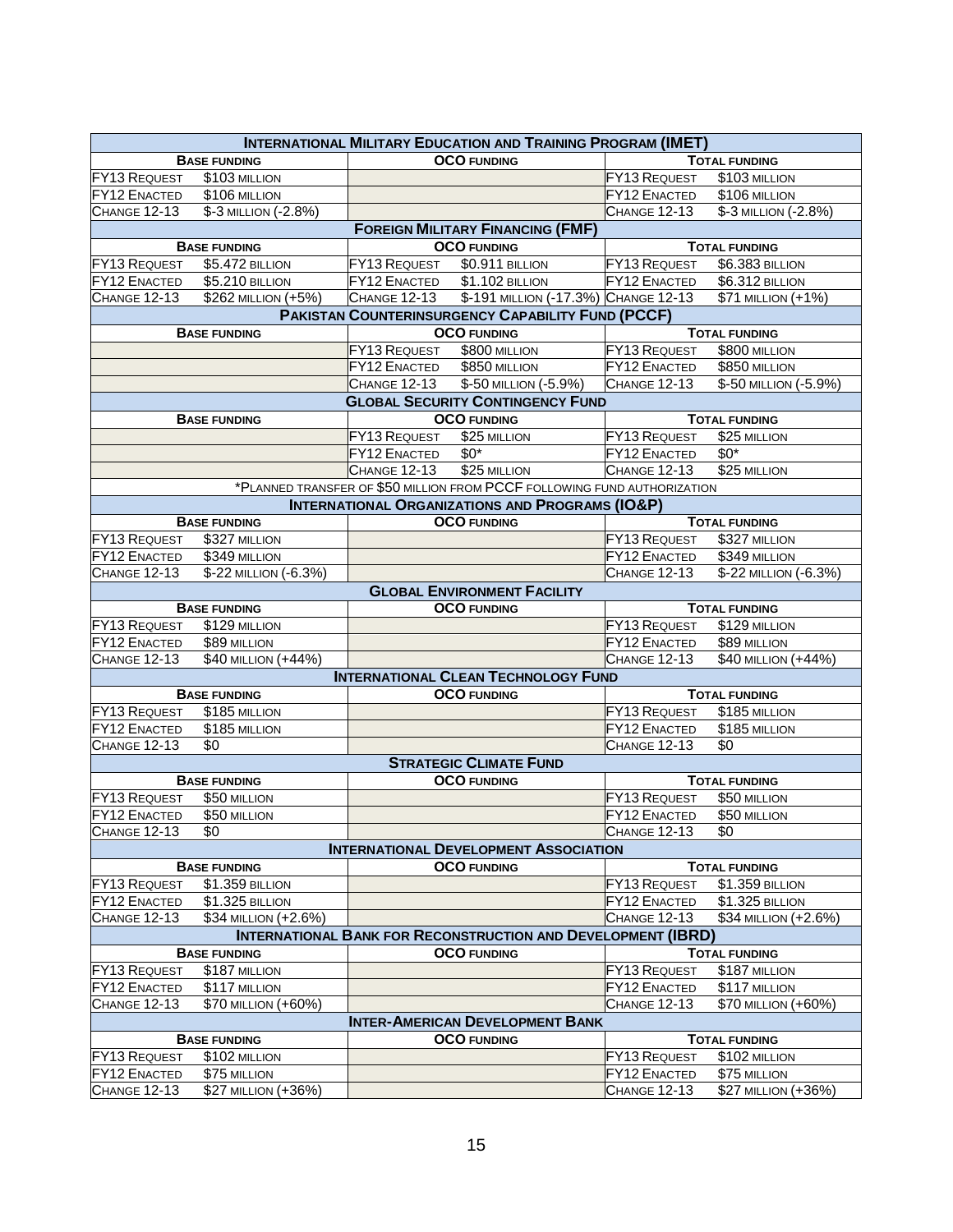| <b>ENTERPRISE FOR THE AMERICAS MULTILATERAL INVESTMENT FUND</b> |                         |                                                        |                     |                         |  |
|-----------------------------------------------------------------|-------------------------|--------------------------------------------------------|---------------------|-------------------------|--|
| <b>BASE FUNDING</b>                                             |                         | <b>OCO FUNDING</b>                                     |                     | <b>TOTAL FUNDING</b>    |  |
| <b>FY13 REQUEST</b>                                             | \$0                     |                                                        | FY13 REQUEST        | \$0                     |  |
| FY12 ENACTED                                                    | \$25 MILLION            |                                                        | <b>FY12 ENACTED</b> | \$25 MILLION            |  |
| CHANGE 12-13                                                    | \$-25 MILLION (-100%)   |                                                        | CHANGE 12-13        | \$-25 MILLION (-100%)   |  |
|                                                                 |                         | <b>INTER-AMERICAN INVESTMENT CORPORATION</b>           |                     |                         |  |
|                                                                 | <b>BASE FUNDING</b>     | <b>OCO FUNDING</b>                                     |                     | <b>TOTAL FUNDING</b>    |  |
| <b>FY13 REQUEST</b>                                             | \$0                     |                                                        | FY13 REQUEST        | \$0                     |  |
| <b>FY12 ENACTED</b>                                             | \$5 MILLION             |                                                        | FY12 ENACTED        | \$5 MILLION             |  |
| CHANGE 12-13                                                    | \$-5 MILLION (-100%)    |                                                        | CHANGE 12-13        | \$-5 MILLION (-100%)    |  |
|                                                                 |                         | <b>ASIAN DEVELOPMENT BANK</b>                          |                     |                         |  |
|                                                                 | <b>BASE FUNDING</b>     | <b>OCO FUNDING</b>                                     |                     | <b>TOTAL FUNDING</b>    |  |
| <b>FY13 REQUEST</b>                                             | \$107 MILLION           |                                                        | FY13 REQUEST        | \$107 MILLION           |  |
| <b>FY12 ENACTED</b>                                             | \$107 MILLION           |                                                        | FY12 ENACTED        | \$107 MILLION           |  |
| <b>CHANGE 12-13</b>                                             | \$0                     |                                                        | <b>CHANGE 12-13</b> | \$0                     |  |
|                                                                 |                         | <b>ASIAN DEVELOPMENT FUND</b>                          |                     |                         |  |
|                                                                 | <b>BASE FUNDING</b>     | <b>OCO FUNDING</b>                                     |                     | <b>TOTAL FUNDING</b>    |  |
| <b>FY13 REQUEST</b>                                             | \$115 MILLION           |                                                        | <b>FY13 REQUEST</b> | \$115 MILLION           |  |
| FY12 ENACTED                                                    | \$100 MILLION           |                                                        | <b>FY12 ENACTED</b> | \$100 MILLION           |  |
| CHANGE 12-13                                                    | \$15 MILLION (+15%)     |                                                        | CHANGE 12-13        | \$15 MILLION (+15%)     |  |
|                                                                 |                         | <b>AFRICAN DEVELOPMENT BANK</b>                        |                     |                         |  |
|                                                                 | <b>BASE FUNDING</b>     | <b>OCO FUNDING</b>                                     |                     | <b>TOTAL FUNDING</b>    |  |
| FY13 REQUEST                                                    | \$32 MILLION            |                                                        | FY13 REQUEST        | \$32 MILLION            |  |
| FY12 ENACTED                                                    | \$32 MILLION            |                                                        | FY12 ENACTED        | \$32 MILLION            |  |
| CHANGE 12-13                                                    | \$0                     |                                                        | CHANGE 12-13        | \$0                     |  |
|                                                                 |                         | <b>AFRICAN DEVELOPMENT FUND</b>                        |                     |                         |  |
|                                                                 | <b>BASE FUNDING</b>     | <b>OCO FUNDING</b>                                     |                     | <b>TOTAL FUNDING</b>    |  |
| <b>FY13 REQUEST</b>                                             | \$195 MILLION           |                                                        | FY13 REQUEST        | \$195 MILLION           |  |
| <b>FY12 ENACTED</b>                                             | \$173 MILLION           |                                                        | FY12 ENACTED        | \$173 MILLION           |  |
| CHANGE 12-13                                                    | \$22 MILLION (+13%)     |                                                        | CHANGE 12-13        | \$22 MILLION (+13%)     |  |
|                                                                 |                         | <b>INTERNATIONAL FUND FOR AGRICULTURAL DEVELOPMENT</b> |                     |                         |  |
|                                                                 | <b>BASE FUNDING</b>     | <b>OCO FUNDING</b>                                     |                     | <b>TOTAL FUNDING</b>    |  |
| <b>FY13 REQUEST</b>                                             | \$30 MILLION            |                                                        | FY13 REQUEST        | \$30 MILLION            |  |
| <b>FY12 ENACTED</b>                                             | \$30 MILLION            |                                                        | FY12 ENACTED        | \$30 MILLION            |  |
| CHANGE 12-13                                                    | \$0                     |                                                        | CHANGE 12-13        | \$0                     |  |
|                                                                 |                         | <b>GLOBAL AGRICULTURE AND FOOD SECURITY PROGRAM</b>    |                     |                         |  |
|                                                                 | <b>BASE FUNDING</b>     | <b>OCO</b> FUNDING                                     |                     | <b>TOTAL FUNDING</b>    |  |
| <b>FY13 REQUEST</b>                                             | \$134 MILLION           |                                                        | FY13 REQUEST        | $$134$ MILLION          |  |
| FY12 ENACTED                                                    | \$135 MILLION           |                                                        | FY12 ENACTED        | \$135 MILLION           |  |
| CHANGE 12-13                                                    | \$-1 MILLION (-0.7%)    |                                                        | <b>CHANGE 12-13</b> | \$-1 MILLION (-0.7%)    |  |
| <b>MULTILATERAL DEBT RELIEF INITIATIVE</b>                      |                         |                                                        |                     |                         |  |
|                                                                 | <b>BASE FUNDING</b>     | <b>OCO FUNDING</b>                                     |                     | <b>TOTAL FUNDING</b>    |  |
| <b>FY13 REQUEST</b>                                             | \$0                     |                                                        | <b>FY13 REQUEST</b> | \$0                     |  |
| FY12 ENACTED                                                    | \$175 MILLION           |                                                        | <b>FY12 ENACTED</b> | \$175 MILLION           |  |
| <b>CHANGE 12-13</b>                                             | \$-175 MILLION (--100%) |                                                        | <b>CHANGE 12-13</b> | \$-175 MILLION (--100%) |  |
| <b>EXPORT-IMPORT BANK</b>                                       |                         |                                                        |                     |                         |  |
|                                                                 | <b>BASE (NET)</b>       | <b>OCO FUNDING</b>                                     |                     | <b>TOTAL (NET)</b>      |  |
| <b>FY13 REQUEST</b>                                             | \$-359 MILLION          |                                                        | FY13 REQUEST        | \$-359 MILLION          |  |
| <b>FY12 ENACTED</b>                                             | \$-266 MILLION          |                                                        | FY12 ENACTED        | \$-266 MILLION          |  |
| CHANGE 12-13                                                    | \$-93 MILLION (+35%)    |                                                        | <b>CHANGE 12-13</b> | \$-93 MILLION (+35%)    |  |
|                                                                 |                         | <b>OVERSEAS PRIVATE INVESTMENT CORPORATION (OPIC)</b>  |                     |                         |  |
|                                                                 | <b>BASE (NET)</b>       | <b>OCO FUNDING</b>                                     |                     | <b>TOTAL (NET)</b>      |  |
| <b>FY13 REQUEST</b>                                             | \$-192 MILLION          |                                                        | FY13 REQUEST        | \$-192 MILLION          |  |
| <b>FY12 ENACTED</b>                                             | \$-197 MILLION          |                                                        | FY12 ENACTED        | \$-197 MILLION          |  |
| <b>CHANGE 12-13</b>                                             | \$5 MILLION (-2.5%)     |                                                        | <b>CHANGE 12-13</b> | \$5 MILLION (-2.5%)     |  |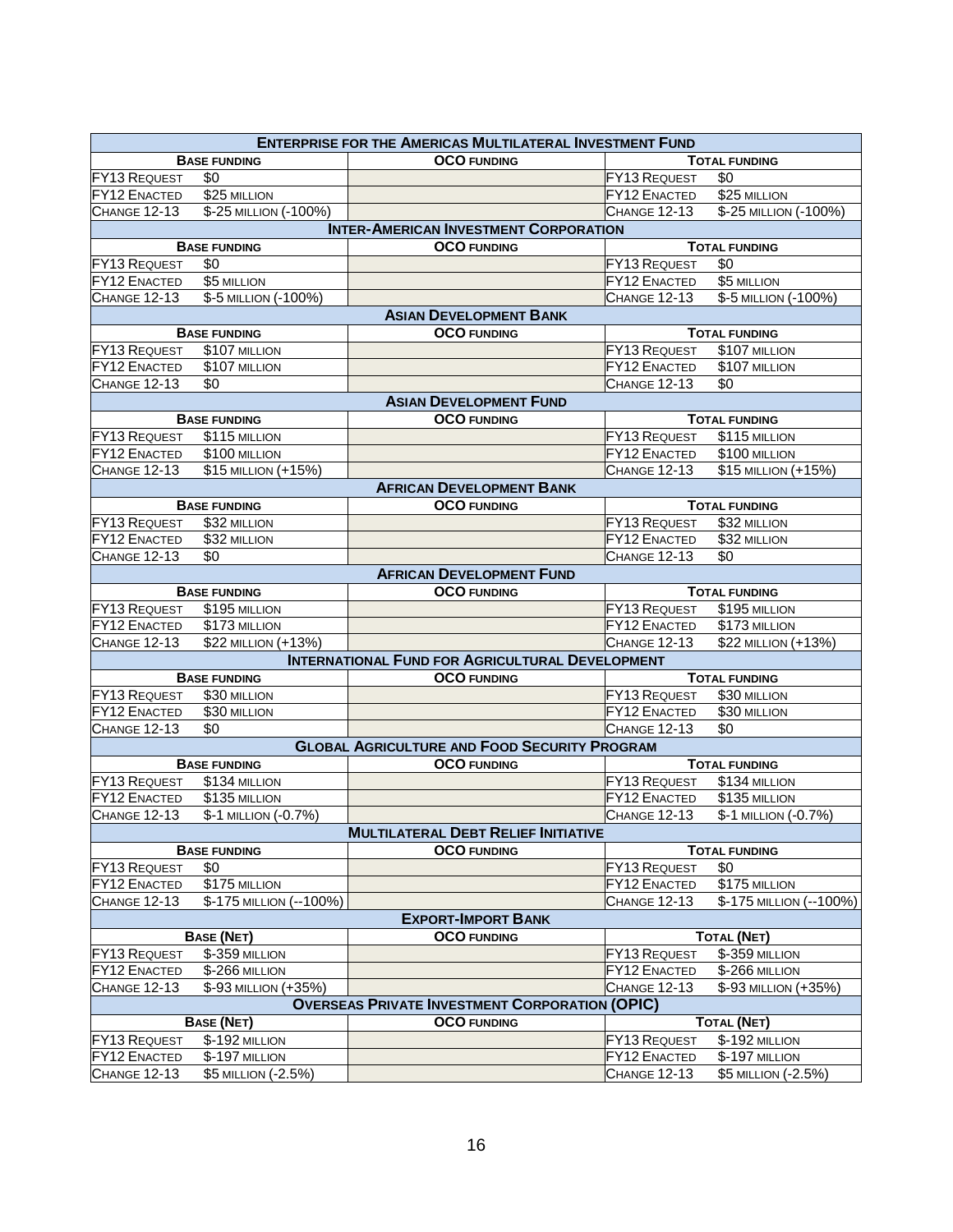| <b>TRADE AND DEVELOPMENT AGENCY (TDA)</b>                         |                        |                     |                                                         |                      |                        |
|-------------------------------------------------------------------|------------------------|---------------------|---------------------------------------------------------|----------------------|------------------------|
|                                                                   | <b>BASE FUNDING</b>    |                     | <b>OCO FUNDING</b>                                      |                      | <b>TOTAL FUNDING</b>   |
| <b>FY13 REQUEST</b>                                               | \$58 MILLION           |                     |                                                         | FY13 REQUEST         | \$58 MILLION           |
| FY12 ENACTED                                                      | \$50 MILLION           |                     |                                                         | FY12 ENACTED         | \$50 MILLION           |
| CHANGE 12-13                                                      | \$8 MILLION (+16%)     |                     |                                                         | <b>CHANGE 12-13</b>  | \$8 MILLION (+16%)     |
|                                                                   |                        |                     | <b>DIPLOMATIC AND CONSULAR PROGRAMS (DCP)</b>           |                      |                        |
| <b>BASE FUNDING</b><br><b>OCO FUNDING</b><br><b>TOTAL FUNDING</b> |                        |                     |                                                         |                      |                        |
| <b>FY13 REQUEST</b>                                               | \$7.068 BILLION        | <b>FY13 REQUEST</b> | \$4.312 BILLION                                         | FY13 REQUEST         | \$11.38 BILLION        |
| <b>FY12 ENACTED</b>                                               | \$6.529 BILLION        | <b>FY12 ENACTED</b> | \$4.389 BILLION                                         | <b>FY12 ENACTED</b>  | \$10.92 BILLION        |
| CHANGE 12-13                                                      | \$517 MILLION (+7.8%)  | CHANGE 12-13        | -\$77 MILLION (-1.8%)                                   | CHANGE 12-13         | \$440 MILLION (+4.02%) |
|                                                                   |                        |                     | <b>CAPITAL INVESTMENT FUND</b>                          |                      |                        |
|                                                                   | <b>BASE FUNDING</b>    |                     | <b>OCO FUNDING</b>                                      |                      | <b>TOTAL FUNDING</b>   |
| FY13 REQUEST                                                      | \$83 MILLION           |                     |                                                         | FY13 REQUEST         | \$83 MILLION           |
| <b>FY12 ENACTED</b>                                               | \$59 MILLION           |                     |                                                         | FY12 ENACTED         | \$59 MILLION           |
| CHANGE 12-13                                                      | \$24 MILLION (+40.7%)  |                     |                                                         | CHANGE 12-13         | \$24 MILLION (+40.7%)  |
|                                                                   |                        |                     | <b>EMBASSY SECURITY, CONSTRUCTION &amp; MAINTENANCE</b> |                      |                        |
|                                                                   | <b>BASE FUNDING</b>    |                     | <b>OCO FUNDING</b>                                      |                      | <b>TOTAL FUNDING</b>   |
| FY13 REQUEST                                                      | \$1.637 BILLION        | FY13 REQUEST        | $\sqrt{6}$                                              | FY13 REQUEST         | \$1.637 BILLION        |
| <b>FY12 ENACTED</b>                                               | \$1.537 BILLION        | FY12 ENACTED        | \$33 MILLION                                            | <b>FY12 ENACTED</b>  | $$1.570$ BILLION       |
| CHANGE 12-13                                                      | \$100 MILLION (+6.5%)  | CHANGE 12-13        | \$-33 MILLION (-100%)                                   | <b>CHANGE 12-13</b>  | \$67 MILLION (+4.3%)   |
|                                                                   |                        |                     | <b>CONFLICT STABILIZATION OPERATIONS</b>                |                      |                        |
|                                                                   | <b>BASE FUNDING</b>    |                     | <b>OCO FUNDING</b>                                      |                      | <b>TOTAL FUNDING</b>   |
| <b>FY13 REQUEST</b>                                               | \$57 MILLION           | <b>FY13 REQUEST</b> | \$0                                                     | FY13 REQUEST         | \$57 MILLION           |
| FY12 ENACTED                                                      | \$22 MILLION           | <b>FY12 ENACTED</b> | \$9 MILLION                                             | <b>FY12 ENACTED</b>  | \$9 MILLION            |
| <b>CHANGE 12-13</b>                                               | \$57 MILLION           | CHANGE 12-13        | \$-9 MILLION (-100%)                                    | <b>CHANGE 12-13</b>  | \$48 MILLION (+533%)   |
|                                                                   |                        |                     | <b>STATE DEPARTMENT OFFICE OF THE INSPECTOR GENERAL</b> |                      |                        |
|                                                                   | <b>BASE FUNDING</b>    |                     | <b>OCO FUNDING</b>                                      |                      | <b>TOTAL FUNDING</b>   |
| <b>FY13 REQUEST</b>                                               | \$66 MILLION           | <b>FY13 REQUEST</b> | \$50 MILLION                                            | FY13 REQUEST         | \$116 MILLION          |
| FY12 ENACTED                                                      | \$62 MILLION           | <b>FY12 ENACTED</b> | \$68 MILLION                                            | FY12 ENACTED         | \$129 MILLION          |
| CHANGE 12-13                                                      | \$4 MILLION (+6.5%)    | <b>CHANGE 12-13</b> | $$ -14$ MILLION $(-21.9%)$                              | CHANGE 12-13         | \$-10 MILLION (-7.9%)  |
| <b>EDUCATIONAL AND CULTURAL EXCHANGE PROGRAMS</b>                 |                        |                     |                                                         |                      |                        |
| <b>BASE FUNDING</b>                                               |                        |                     | <b>OCO FUNDING</b>                                      |                      | <b>TOTAL FUNDING</b>   |
| FY13 REQUEST                                                      | \$587 MILLION          | FY13 REQUEST        | \$0                                                     | FY13 REQUEST         | \$587 MILLION          |
| <b>FY12 ENACTED</b>                                               | \$583 MILLION          | <b>FY12 ENACTED</b> | \$16 MILLION                                            | <b>FY12 ENACTED</b>  | \$599 MILLION          |
| CHANGE 12-13                                                      | \$4 MILLION (+0.7%)    | CHANGE 12-13        | \$-16 MILLION (-100%)                                   | CHANGE 12-13         | \$-12 MILLION (-2%)    |
|                                                                   |                        |                     | <b>OTHER ADMINISTRATION OF FOREIGN AFFAIRS</b>          |                      |                        |
|                                                                   | <b>BASE FUNDING</b>    |                     | <b>OCO FUNDING</b>                                      |                      | <b>TOTAL FUNDING</b>   |
| <b>FY13 REQUEST</b>                                               | \$84 MILLION           |                     |                                                         | FY13 REQUEST         | \$84 MILLION           |
| FY12 ENACTED                                                      | \$65 MILLION           |                     |                                                         | <b>FY12 ENACTED</b>  | \$65 MILLION           |
| CHANGE 12-13                                                      | \$19 MILLION (+29%)    |                     |                                                         | <b>CHANGE 12-13</b>  | \$19 MILLION (+29%)    |
| <b>CONTRIBUTIONS TO INTERNATIONAL ORGANIZATIONS (CIO)</b>         |                        |                     |                                                         |                      |                        |
|                                                                   | <b>BASE FUNDING</b>    | <b>OCO FUNDING</b>  |                                                         | <b>TOTAL FUNDING</b> |                        |
| <b>FY13 REQUEST</b>                                               | \$1.570 BILLION        | <b>FY13 REQUEST</b> | \$0                                                     | <b>FY13 REQUEST</b>  | \$1.570 BILLION        |
| FY12 ENACTED                                                      | \$1.450 BILLION        | <b>FY12 ENACTED</b> | \$101 MILLION                                           | <b>FY12 ENACTED</b>  | \$1.551 BILLION        |
| <b>CHANGE 12-13</b>                                               | \$120 MILLION (+8.3%)  | CHANGE 12-13        | \$-101 MILLION (-100%)                                  | CHANGE 12-13         | \$19 MILLION (+1.2%)   |
| <b>CONTRIBUTIONS FOR INTERNATIONAL PEACEKEEPING ACTIVITIES</b>    |                        |                     |                                                         |                      |                        |
| <b>BASE FUNDING</b><br><b>OCO FUNDING</b><br><b>TOTAL FUNDING</b> |                        |                     |                                                         |                      |                        |
| <b>FY13 REQUEST</b>                                               | \$2.099 BILLION        |                     |                                                         | <b>FY13 REQUEST</b>  | \$2.099 BILLION        |
| <b>FY12 ENACTED</b>                                               | \$1.828 BILLION        |                     |                                                         | <b>FY12 ENACTED</b>  | \$1.828 BILLION        |
| <b>CHANGE 12-13</b>                                               | \$271 MILLION (+14.8%) |                     |                                                         | <b>CHANGE 12-13</b>  | \$271 MILLION (+14.8%) |
|                                                                   |                        |                     | <b>NATIONAL ENDOWMENT FOR DEMOCRACY</b>                 |                      |                        |
|                                                                   | <b>BASE FUNDING</b>    |                     | <b>OCO FUNDING</b>                                      |                      | <b>TOTAL FUNDING</b>   |
| <b>FY13 REQUEST</b>                                               | \$104 MILLION          |                     |                                                         | FY13 REQUEST         | \$104 MILLION          |
| <b>FY12 ENACTED</b>                                               | \$118 MILLION          |                     |                                                         | FY12 ENACTED         | \$118 MILLION          |
| CHANGE 12-13                                                      | \$-14 MILLION (-11.9%) |                     |                                                         | <b>CHANGE 12-13</b>  | \$-14 MILLION (-11.9%) |